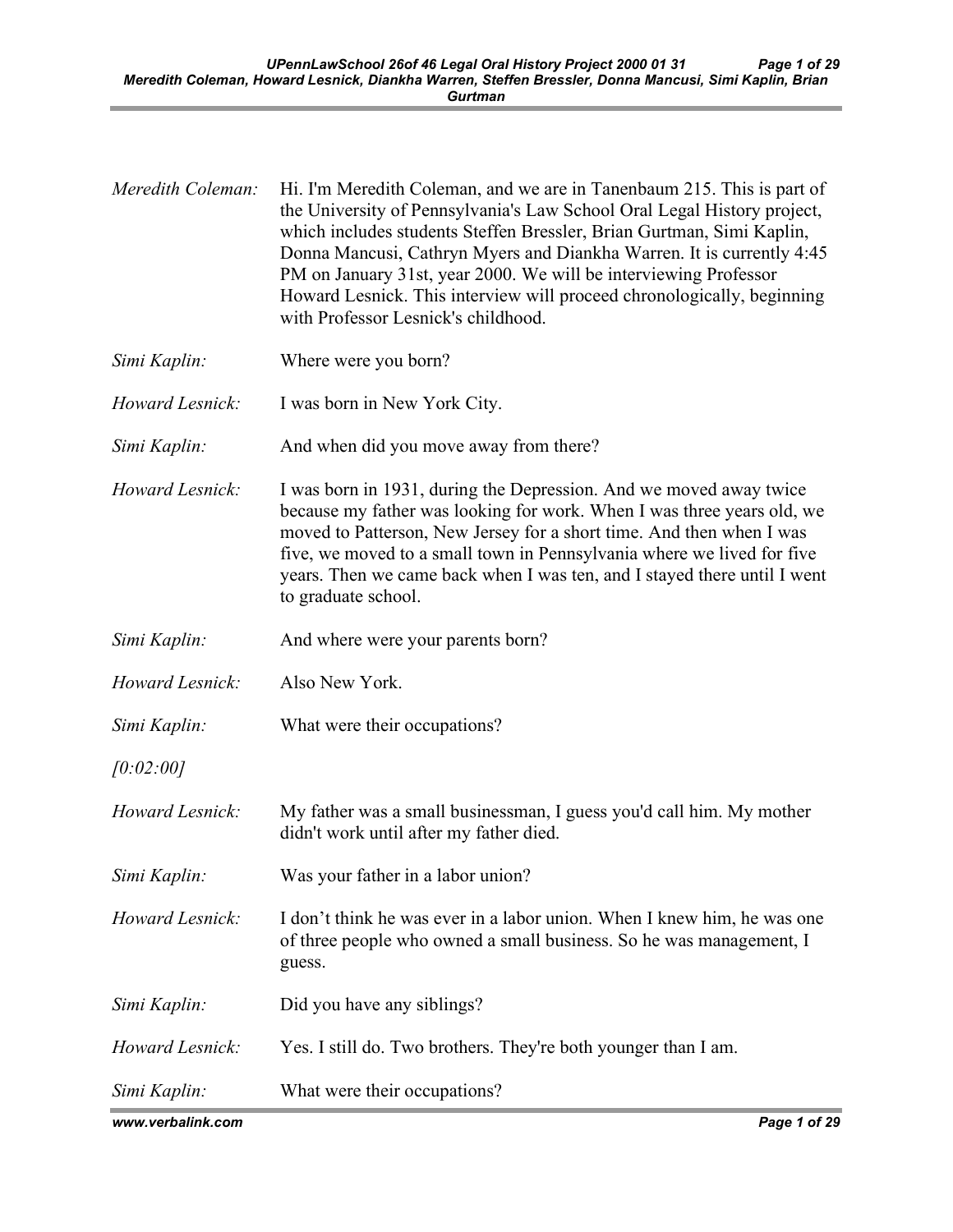| Howard Lesnick: | One is a lawyer, and the other is an engineer. They're both still working<br>and active.                                                                                                                                                                                                                                                           |
|-----------------|----------------------------------------------------------------------------------------------------------------------------------------------------------------------------------------------------------------------------------------------------------------------------------------------------------------------------------------------------|
| Simi Kaplin:    | One of the them, you mentioned, was a lawyer. Was that decision<br>influenced by you in any way?                                                                                                                                                                                                                                                   |
| [0:03:00]       |                                                                                                                                                                                                                                                                                                                                                    |
| Howard Lesnick: | No. We both went in the service when I was in graduate school. When I<br>came out I went to law school, and when he came out, he went to law<br>school. He was a year behind me. But he didn't follow in my footsteps. I<br>don't actually remember how he decided to go to law school.                                                            |
| Simi Kaplin:    | When you were a younger child, did you have any plans of what you<br>wanted to be when you grew up?                                                                                                                                                                                                                                                |
| Howard Lesnick: | [Laughs] Well, passing through the fireman stage and all that, there was a<br>time when I wanted to be a doctor. That didn't survive 10th grade biology.<br>We dissected a frog.                                                                                                                                                                   |
| [0:04:00]       |                                                                                                                                                                                                                                                                                                                                                    |
|                 | I still remember that moment, It wasn't cutting through the outer skin, it<br>was cutting through what was underneath it that determined the course of<br>my scientific career. In college, I wanted to be a history teacher. I changed<br>my mind while I was in the service.                                                                     |
| Simi Kaplin:    | When you were growing up, would you say that religion played a large<br>role in your life?                                                                                                                                                                                                                                                         |
| Howard Lesnick: | No. Well, it depends. But we were Jewish. It was during the rise of the<br>Nazi Germany and the coming of the war, and my family was certainly<br>very Jewish-identifying. They were not observant, particularly.                                                                                                                                  |
| [0:05:00]       |                                                                                                                                                                                                                                                                                                                                                    |
|                 | Even my mother's parents weren't. I know when my father's father came to<br>dinner, my mother always reminded me not to ask for butter. "Where's the<br>butter?" "We don't have butter with steak, dear." You know? But I started<br>going to Hebrew school and then to religious services when I was ten, and<br>I got my father more interested. |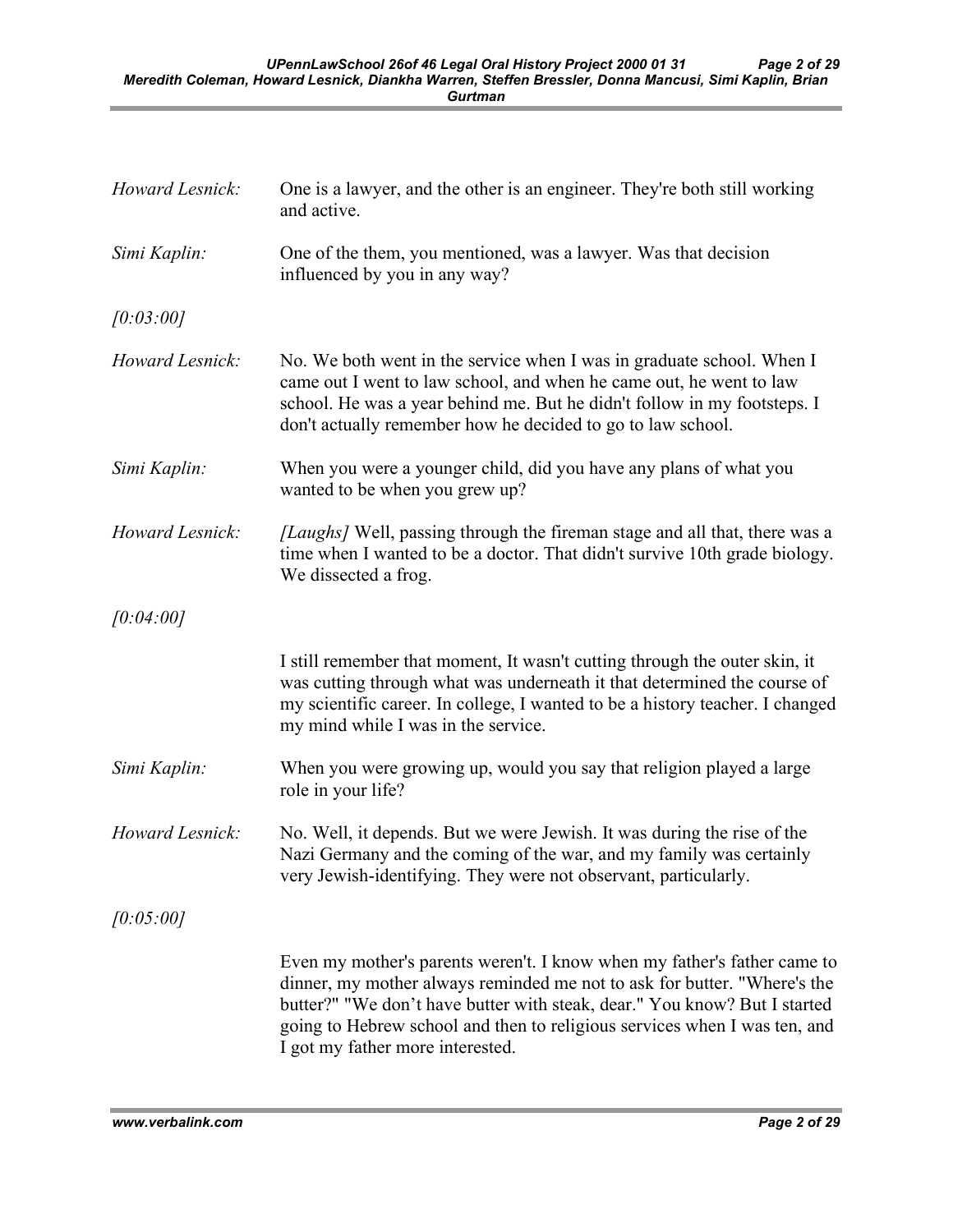| Simi Kaplin:    | Once you were studying history, what types of history were you most<br>interested in?                                                                                                                                                                                                                                                                                                                                                                                                                                                                                                                                                                                                                                                                                                                                                                                                                      |
|-----------------|------------------------------------------------------------------------------------------------------------------------------------------------------------------------------------------------------------------------------------------------------------------------------------------------------------------------------------------------------------------------------------------------------------------------------------------------------------------------------------------------------------------------------------------------------------------------------------------------------------------------------------------------------------------------------------------------------------------------------------------------------------------------------------------------------------------------------------------------------------------------------------------------------------|
| Howard Lesnick: | American history. I took a master's degree, and that was mostly in the<br>Colonial period. I can't remember whether I was particularly interested in<br>the Colonial period or that's just what the person I studied with did.                                                                                                                                                                                                                                                                                                                                                                                                                                                                                                                                                                                                                                                                             |
| [0:06:00]       |                                                                                                                                                                                                                                                                                                                                                                                                                                                                                                                                                                                                                                                                                                                                                                                                                                                                                                            |
|                 | But I think it was probably the former as well as the latter. I wrote my<br>master's essay on the fellow who had a newspaper in New York before<br>and during the Revolution. Those were the days when you couldn't bring a<br>pen into the newspaper room or the New York Public Library. You had to<br>take notes in pencil.                                                                                                                                                                                                                                                                                                                                                                                                                                                                                                                                                                             |
| Simi Kaplin:    | Was there anything in particular that caused you to then decide to go into<br>law? Any moment in particular?                                                                                                                                                                                                                                                                                                                                                                                                                                                                                                                                                                                                                                                                                                                                                                                               |
| Howard Lesnick: | <i>[laughs]</i> I didn't have a clue as to what lawyers did. And I don't think I<br>ever thought about that. I was interested in, you know, politics – not as a<br>career, but as a subject. You know, political science and history. And three<br>things happened at once. One was that I went to graduate school. After I<br>finished my master's I went to Cornell in the doctorate program. And I<br>was only there for a couple months, but that was an eye-opener.                                                                                                                                                                                                                                                                                                                                                                                                                                   |
| [0:07:00]       |                                                                                                                                                                                                                                                                                                                                                                                                                                                                                                                                                                                                                                                                                                                                                                                                                                                                                                            |
|                 | Columbia had some terrific teachers, but it was in sense an extension of<br>high school. You got a book to read each week, and you got an exam<br>every six weeks. I was working full-time and all the classes were in the<br>evening, and you never saw anybody except during your class. And I got<br>my degree, and I left. And at Cornell, in those days, all the graduate<br>students were in one big office, and we each had a desk. And there were<br>guys who had been sitting around seven years reading Hagel and, you<br>know, I was sort of stunned. And you were totally on your own. I got a<br>committee, and one of them asked me what I read, and he reached over<br>and picked a book off a shelf and said, "Here. Read this and come back<br>when you're done and we'll talk about it, and I'll give you something else."<br>And I could have come back the next day or in four months. |
| [0:08:00]       |                                                                                                                                                                                                                                                                                                                                                                                                                                                                                                                                                                                                                                                                                                                                                                                                                                                                                                            |
|                 | I'd never been put in that situation. It was probably also significant that I<br>knew I was going to get drafted and I wasn't going to stay there for long. I                                                                                                                                                                                                                                                                                                                                                                                                                                                                                                                                                                                                                                                                                                                                              |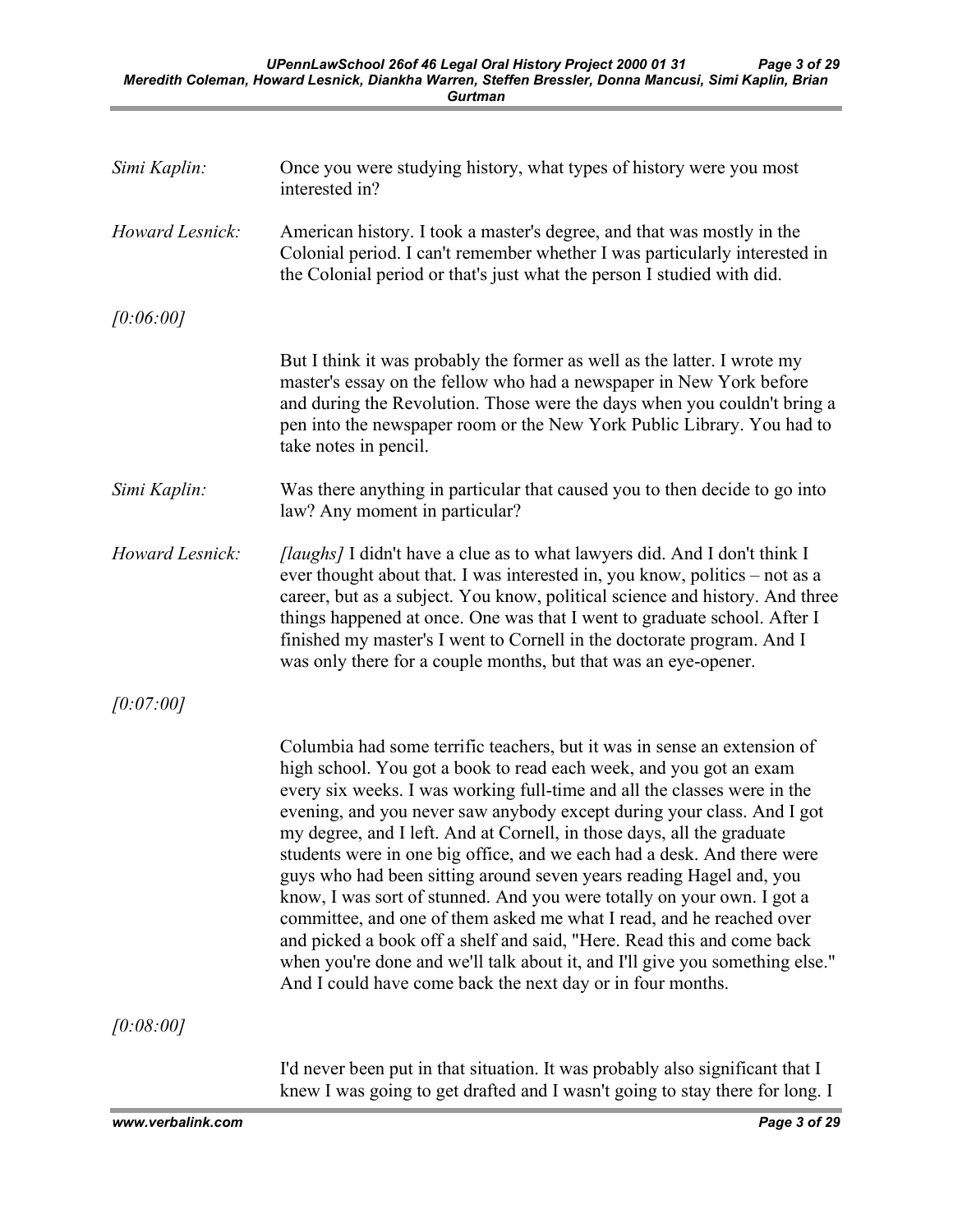|                 | intended to come back, but then I found jobs in history were awful, and<br>salaries were worse. The hotshot of the department who was getting his<br>degree got a job at \$2,700 in Kansas. And I remember thinking, "The<br>Kansas part was worse than the \$2,700 a year." I met my wife then, and<br>we got married while I was in the army. And the army was just leaning<br>against the truck for two years. And so all of that led me not to want to go<br>back. And law was sort of a default. It wasn't that the things you study in<br>law school or law practice were interesting, I didn't have a clue about that<br>except the sort of things you think about with respect to law in a history or<br>political science undergraduate department. |
|-----------------|--------------------------------------------------------------------------------------------------------------------------------------------------------------------------------------------------------------------------------------------------------------------------------------------------------------------------------------------------------------------------------------------------------------------------------------------------------------------------------------------------------------------------------------------------------------------------------------------------------------------------------------------------------------------------------------------------------------------------------------------------------------|
| [0:09:00]       |                                                                                                                                                                                                                                                                                                                                                                                                                                                                                                                                                                                                                                                                                                                                                              |
| Simi Kaplin:    | While you were at Columbia [Law School], you were the editor in chief of<br>the law review.                                                                                                                                                                                                                                                                                                                                                                                                                                                                                                                                                                                                                                                                  |
| Howard Lesnick: | Mm-hmm.                                                                                                                                                                                                                                                                                                                                                                                                                                                                                                                                                                                                                                                                                                                                                      |
| Simi Kaplin:    | Did you get the opportunity to study any of the things that you found<br>interesting about law while you were working?                                                                                                                                                                                                                                                                                                                                                                                                                                                                                                                                                                                                                                       |
| Howard Lesnick: | Oh, yeah. But that had nothing to do with being editor in chief. I was<br>really interested in law just as an intellectual pursuit. It was very focused.<br>It was just the opposite of history, where everything is relevant. Law just<br>hones you in on things. I found it intellectually challenging, but it wasn't<br>hard. It's harder now.                                                                                                                                                                                                                                                                                                                                                                                                            |
| [0:10:00]       |                                                                                                                                                                                                                                                                                                                                                                                                                                                                                                                                                                                                                                                                                                                                                              |
|                 | But it was pretty simple if you could just winnow away things and had a<br>facility with words. I found it interesting. Like my law review note--I<br>stood there in the library at the same stand-up desk for about four weeks,<br>just pulling F. 2d's off the shelf and reading case after case and banging<br>out file cards. I thought that was fun, working out a problem.                                                                                                                                                                                                                                                                                                                                                                             |
| Simi Kaplin:    | Upon graduation from law school, you clerked for [SCOTUS] Justice<br>[John Marshall] Harlan.                                                                                                                                                                                                                                                                                                                                                                                                                                                                                                                                                                                                                                                                 |
| Howard Lesnick: | First I practiced for a year.                                                                                                                                                                                                                                                                                                                                                                                                                                                                                                                                                                                                                                                                                                                                |
| Simi Kaplin:    | Oh, okay. Then you clerked. Were there any inspirational moments or any<br>cases that really changed the future of where your career would go?                                                                                                                                                                                                                                                                                                                                                                                                                                                                                                                                                                                                               |
| [0:11:00]       |                                                                                                                                                                                                                                                                                                                                                                                                                                                                                                                                                                                                                                                                                                                                                              |

www.verbalink.com Page 4 of 29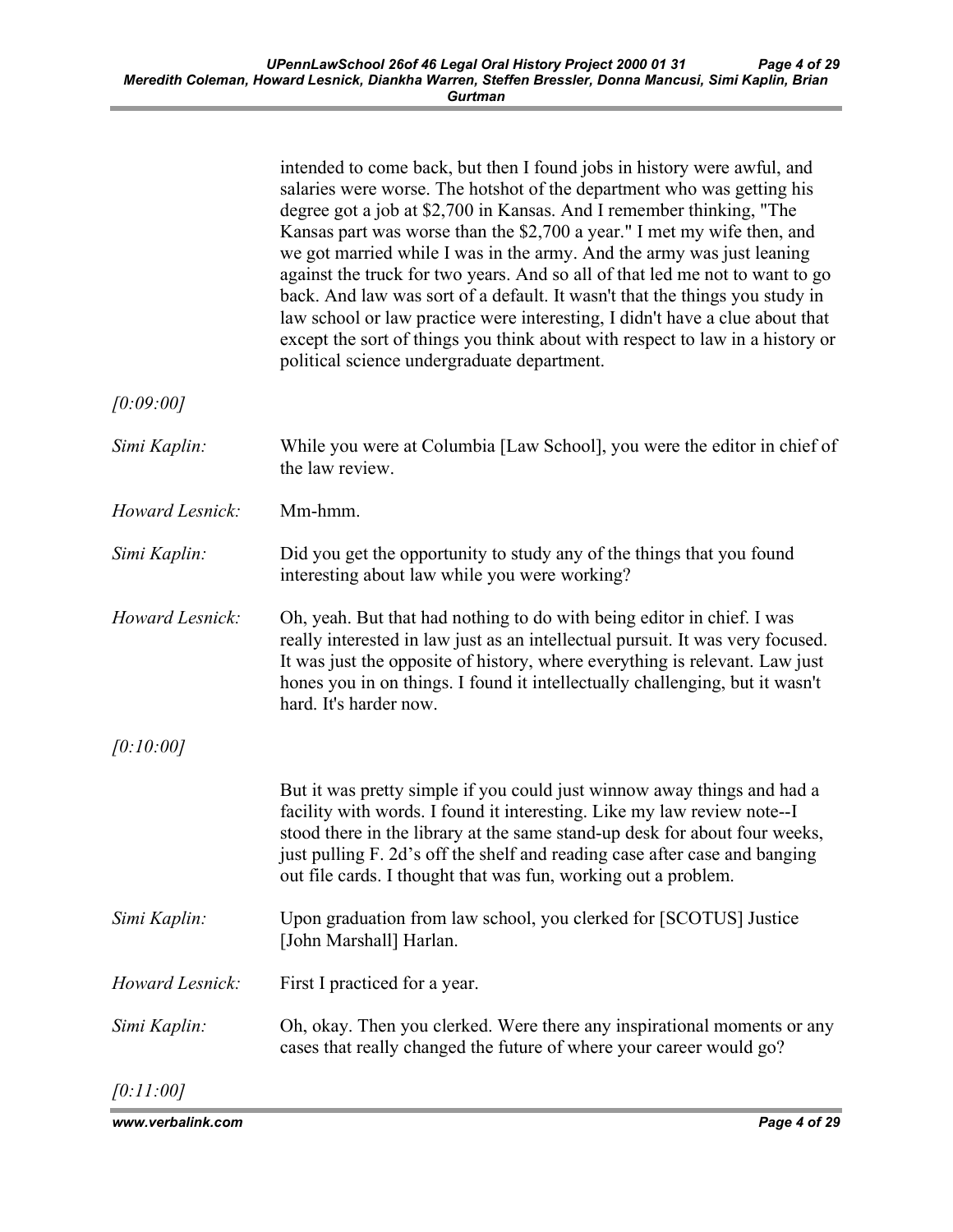| Howard Lesnick:   | No. I had been interested in labor law. I had a really good teacher for labor<br>law. The firm I went to had a heavy labor law practice, and I liked it. And<br>it just happened that the court that year had a very heavy labor law docket.<br>It was a very quiet year. It was between two very controversial years. and<br>the year I was there was not that controversial. But I really enjoyed<br>working on those cases, and then when the opportunity to teach came<br>along I decided that that might be more absorbing than practice for reasons<br>I could tell you. Penn asked me if I wanted to come here. And so I did. I<br>taught labor law.                                                                                                                                                                                                                                                                                                                                     |
|-------------------|-------------------------------------------------------------------------------------------------------------------------------------------------------------------------------------------------------------------------------------------------------------------------------------------------------------------------------------------------------------------------------------------------------------------------------------------------------------------------------------------------------------------------------------------------------------------------------------------------------------------------------------------------------------------------------------------------------------------------------------------------------------------------------------------------------------------------------------------------------------------------------------------------------------------------------------------------------------------------------------------------|
| Steffen Bressler: | I'm going on with questions about your early years at Penn. You said you<br>were very interested in teaching when you were in college. You wanted to<br>become a history teacher. So it seems to me you were more interested in<br>teaching than in scholarship?                                                                                                                                                                                                                                                                                                                                                                                                                                                                                                                                                                                                                                                                                                                                |
| [0:13:00]         |                                                                                                                                                                                                                                                                                                                                                                                                                                                                                                                                                                                                                                                                                                                                                                                                                                                                                                                                                                                                 |
| Howard Lesnick:   | That's a fair question. I didn't really have a clue about scholarship. And the<br>teaching, to me, was really thinking about the area. I found some of the<br>things I studied in college interesting in reading – especially history. And<br>the same in law. And there was a lot more history in law school than there<br>is now. You know, we spent a year -- six credits, of first-year property.<br>We ended in 1536.                                                                                                                                                                                                                                                                                                                                                                                                                                                                                                                                                                      |
| [0:14:00]         |                                                                                                                                                                                                                                                                                                                                                                                                                                                                                                                                                                                                                                                                                                                                                                                                                                                                                                                                                                                                 |
|                   | And I knew that law teachers wrote. And one of the things I liked about<br>the idea of teaching compared to practice is that I could spend a lot of time<br>on a subject because it was absorbing or it seemed worthwhile; whereas in<br>practice, if there's enough involved in the case that the clients want to pay<br>for it, you do a lot of work even though it might be narrow and boring to<br>spend time looking for something that isn't there. And if there's not a lot of<br>money in it and it's a fascinating subject, you don't work on it. And none<br>of that was political. I didn't have any political thoughts about practice and<br>things like that. But what teaching meant was being able to think about<br>and figure out what I was interested in. And I also didn't havewhen you<br>say I was drawn more to teaching than scholarship, I didn't have a clue<br>whether I'd like standing in front of a class or what it'd be like. I never<br>thought much about it. |
| Steffen Bressler: | But now looking back, you think it was the right decision to become a<br>teacher? You still?                                                                                                                                                                                                                                                                                                                                                                                                                                                                                                                                                                                                                                                                                                                                                                                                                                                                                                    |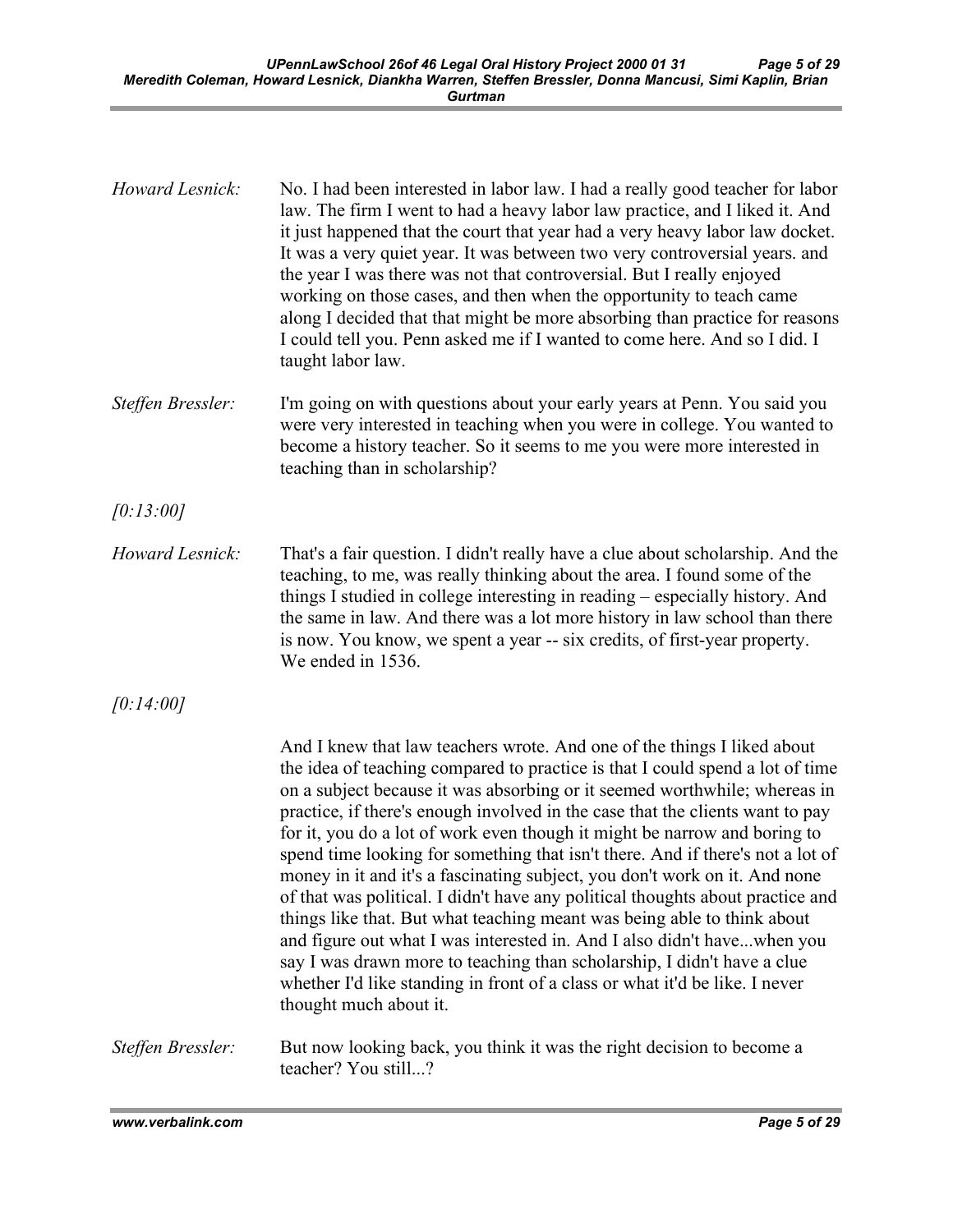| [0:15:00]         |                                                                                                                                                                                                                                                                                                                                                                                                                                                                                                                                                                                                             |
|-------------------|-------------------------------------------------------------------------------------------------------------------------------------------------------------------------------------------------------------------------------------------------------------------------------------------------------------------------------------------------------------------------------------------------------------------------------------------------------------------------------------------------------------------------------------------------------------------------------------------------------------|
| Howard Lesnick:   | Well sure. I mean, that was 40 years ago. For the most part, I like it a lot.<br>You know, my two favorite daysa lot of teachers say this is the day the<br>students leave and the day they come back.                                                                                                                                                                                                                                                                                                                                                                                                      |
| Steffen Bressler: | And now, why did you choose Penn? You studied at Columbia University,<br>you said.                                                                                                                                                                                                                                                                                                                                                                                                                                                                                                                          |
| Howard Lesnick:   | Well it was a different world. Nobody looked for teaching jobs. And very<br>few people went into teaching right out of law school. I was pretty young,<br>not even two years out. Wasn't that young 'cause I had a master's degree<br>and had been in the service. Somebody at Columbia recommended me to<br>the school here, and the dean called me and asked me if I was thinking of<br>teaching. And I don't remember what I saidbut anyway. I came here and<br>interviewed, and they offered me a job.                                                                                                  |
| [0:16:00]         |                                                                                                                                                                                                                                                                                                                                                                                                                                                                                                                                                                                                             |
|                   | So I took it. I didn't go looking to other schools or anything like that. And,<br>I mean, I asked one or two people at Columbia what they thought of Penn,<br>and they all said it was a very good place. And the biggest question was<br>whether I'd go back to the firm I was with or whether I come here.                                                                                                                                                                                                                                                                                                |
| Steffen Bressler: | And you said you interviewed. Can you give us some more details about<br>this interview?                                                                                                                                                                                                                                                                                                                                                                                                                                                                                                                    |
| Howard Lesnick:   | Oh yeah. It's very vivid in my mind because it's so dreadful now. And first<br>of all, the dean said, "Come with your wife." So I told her, "You know, he<br>wants you to come too for the weekend." So she said, "What do I want to<br>go for?" 'Cause I didn't think I was going to do it. And so, I called back<br>and said, "Well this isn't a great weekend for her." Technically true, but no<br>weekend would've been great for her 'cause she didn't want to come." So<br>he said, "Oh, it's very important that she come too. So let's make it another<br>weekend." So we were stuck. And we came. |
| [0:17:00]         |                                                                                                                                                                                                                                                                                                                                                                                                                                                                                                                                                                                                             |
|                   | And it was so different from what happens now. I got here around noon on<br>a Saturday in the afternoon. I was in maybe three or four offices with two<br>people each for a half hour each. And we went out. We stayed at the<br>dean's house. We went to dinner at somebody's house, and some other<br>people came and there were a couple of people at dinner. I learned later<br>that the people at dinner were on the appointments committee, but I didn't                                                                                                                                              |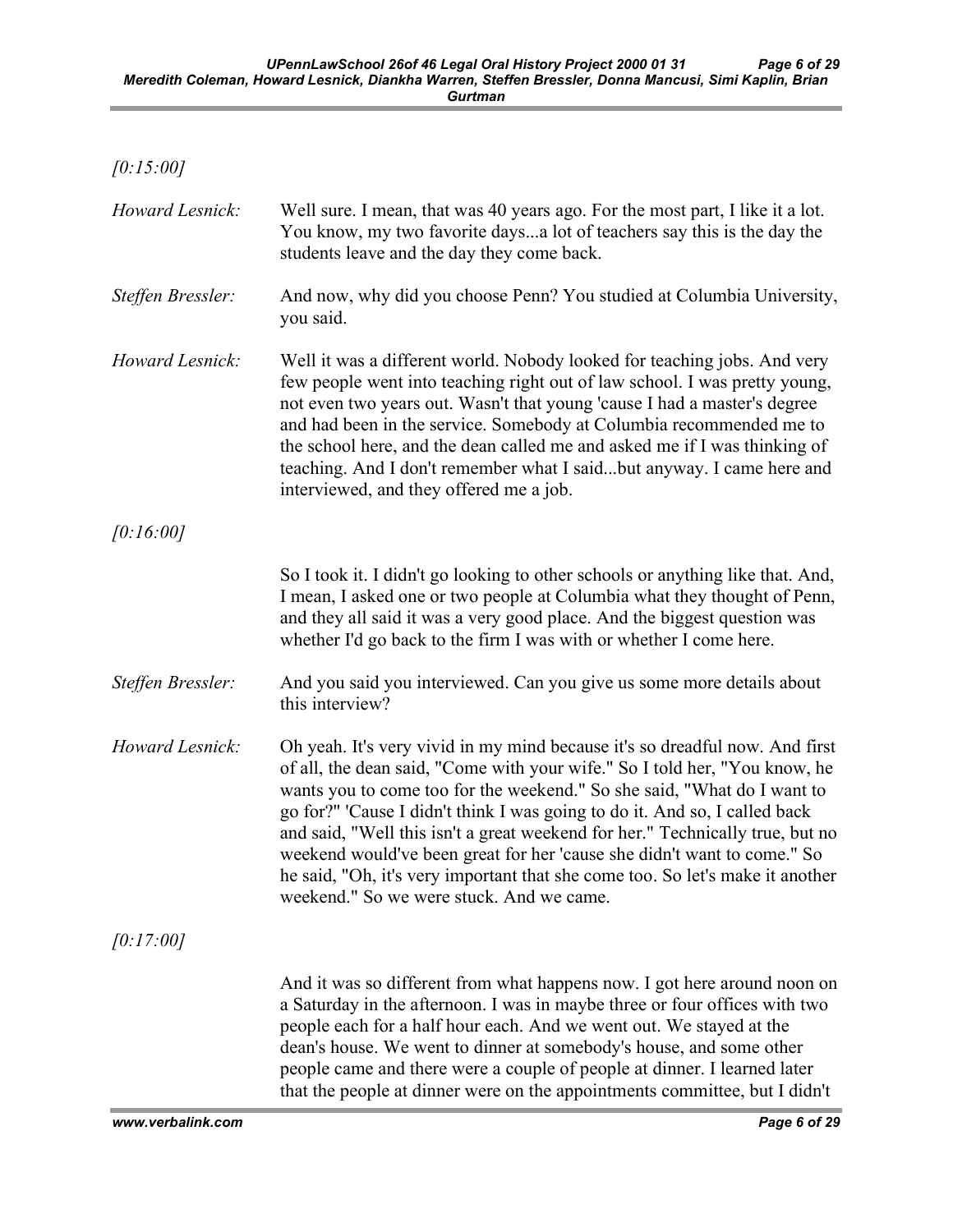|                   | know that then. And then a batch of people came in for evening. And the<br>next morning, the dean took me to somebody else's house out in Radnor.<br>18th century building – great, old building. And then I went home. So it<br>was great. I got to meet people, and we talked. And I wasn't expected to<br>make a presentation revolutionizing some field of law at the age of 27.<br>And that was it.                                                                                                                                                                                                                                                            |
|-------------------|---------------------------------------------------------------------------------------------------------------------------------------------------------------------------------------------------------------------------------------------------------------------------------------------------------------------------------------------------------------------------------------------------------------------------------------------------------------------------------------------------------------------------------------------------------------------------------------------------------------------------------------------------------------------|
| Steffen Bressler: | Much more personal, then?                                                                                                                                                                                                                                                                                                                                                                                                                                                                                                                                                                                                                                           |
| Howard Lesnick:   | Well yeah. I really got to see the people and the places. A much smaller<br>faculty. I mean, I probably met nearly everyone.                                                                                                                                                                                                                                                                                                                                                                                                                                                                                                                                        |
| [0:18:00]         |                                                                                                                                                                                                                                                                                                                                                                                                                                                                                                                                                                                                                                                                     |
| Steffen Bressler: | But were the students involved in this process?                                                                                                                                                                                                                                                                                                                                                                                                                                                                                                                                                                                                                     |
| Howard Lesnick:   | That never occurred to anybody in 1959. [Laughs]                                                                                                                                                                                                                                                                                                                                                                                                                                                                                                                                                                                                                    |
| Steffen Bressler: | And then when you started teaching in your first year, can you tell us a bit<br>about your impressions that you have from teaching? Which courses did<br>you teach? And how do you think your style of teaching changed, or how<br>did you start up and how did you change it? And why did you have to<br>change it?                                                                                                                                                                                                                                                                                                                                                |
| Howard Lesnick:   | Hasn't changed a bit in forty years. No. It's hard to remember it in any<br>detail. I remember spending the summer sitting on the porch of this house<br>we rented out in Delaware County reading about labor law. And you<br>know. I mean, it's a funny thing about teaching – especially in law school,<br>you don't have to know anything about the subject to teach it. Right?                                                                                                                                                                                                                                                                                  |
| [0:19:00]         |                                                                                                                                                                                                                                                                                                                                                                                                                                                                                                                                                                                                                                                                     |
|                   | And you certainly don't have to know anything about teaching. In fact,<br>studying teaching is $-$ I had a friend who went to the School of Industrial<br>Labor Relations at Cornell, and she really knew about labor relations stuff.<br>And when she said, "What are you going to teach," I said, "Labor law" –<br>she just spontaneously said, "Oh, but you don't know anything about that.<br>Oh, I'm so sorry. I didn't mean that." I said, "No, you're absolutely<br>right." I took a course in it. I worked on some cases in practice and<br>working for Justice Harland.<br>But it was great. It was interesting. Again, I loved the historical part of it. |
|                   | And it was a good time, because the labor relations law had been amended<br>with great controversy. It was a public issue just a year beforeand then,                                                                                                                                                                                                                                                                                                                                                                                                                                                                                                               |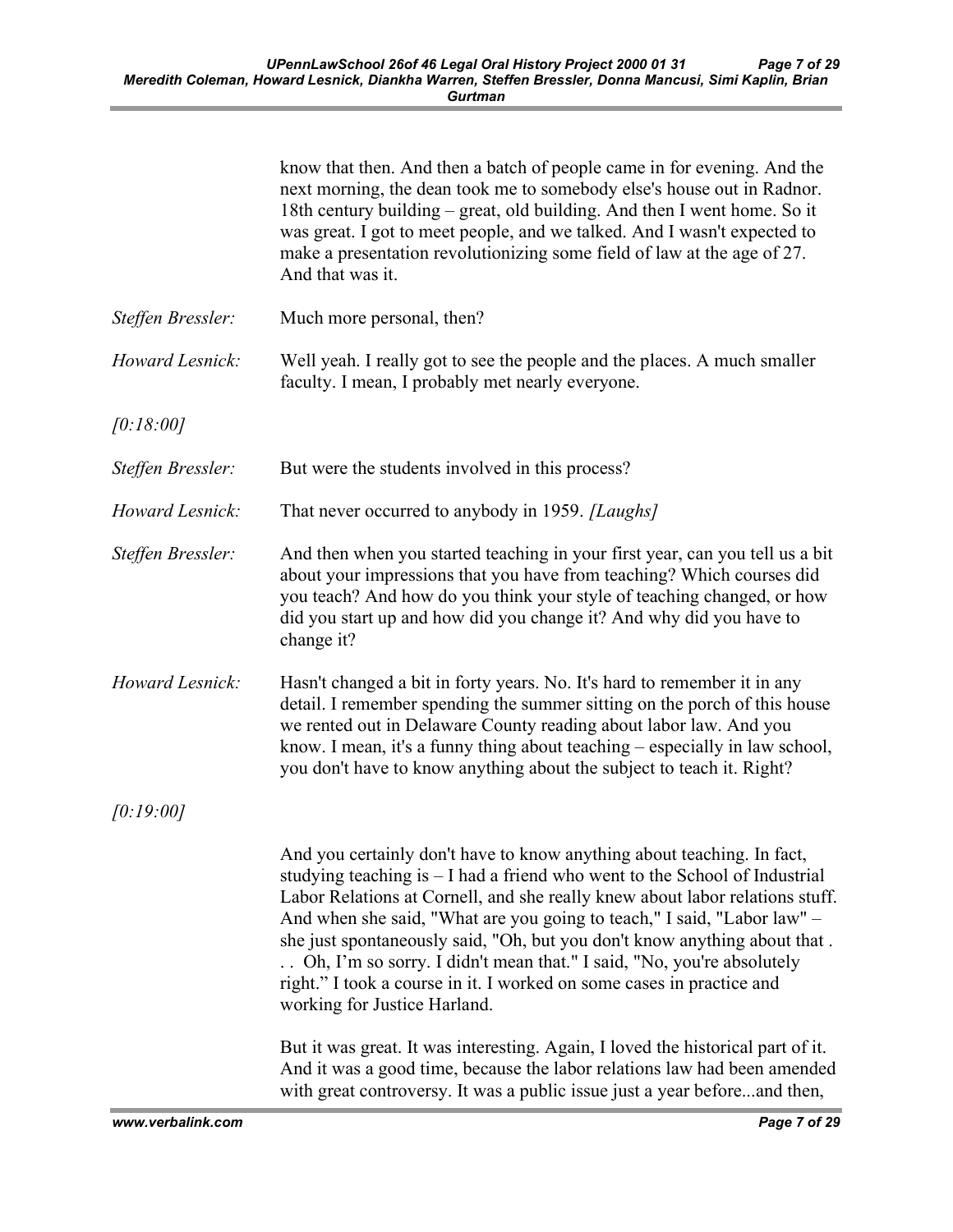|                   | of course, shortly after I began teaching it was the Presidential campaign<br>where Jack Kennedy was elected President, and the labor board turned<br>over, and there was a whole lot of controversy about a lot of different<br>things. and so it was exciting.                                                                                                                                                                                                                                                                                                                                               |
|-------------------|----------------------------------------------------------------------------------------------------------------------------------------------------------------------------------------------------------------------------------------------------------------------------------------------------------------------------------------------------------------------------------------------------------------------------------------------------------------------------------------------------------------------------------------------------------------------------------------------------------------|
| [0:20:00]         |                                                                                                                                                                                                                                                                                                                                                                                                                                                                                                                                                                                                                |
|                   | And I felt a little benign toward my colleagues who taught private law<br>subjects where it was mostly, you know, what happened in the 16th<br>century, or sometimes as recently as 1850 – third-party beneficiary law<br>and stuff like that. 'Cause this was very public stuff, but it was the legal<br>way of thinking about things. And I never thought much about, "What<br>teaching style would I adopt?" You know? I have changed my teaching<br>style over the years. Did you want me to talk about that or should we go<br>chronologically?                                                           |
| Steffen Bressler: | Maybe you can say – what was first and maybe later in some other -                                                                                                                                                                                                                                                                                                                                                                                                                                                                                                                                             |
| Howard Lesnick:   | Well, it's hard to describe at first. I don't remember in any detail. But, you<br>know, I was interested in the evolution and critique of legal doctrine. And<br>so, I would go over the details of this particular wrinkle and that. I<br>remember once <i>[laughs]</i> I also taught conflict of laws.                                                                                                                                                                                                                                                                                                       |
| [0:21:00]         |                                                                                                                                                                                                                                                                                                                                                                                                                                                                                                                                                                                                                |
|                   | And I started using a case book that had just come out. And that too was in<br>ferment in those days. And each year, I would add some recent stuff that I<br>would mimeograph, we call now Xerox materials and including a recent<br>case. And then the supplement of the casebook came out, and that case<br>was in the book. And I assigned it out of the casebook, but I read it out of<br>my own version. And I asked a question of a student who answered, and I<br>said, "Well where do you find that in the opinion?"                                                                                   |
|                   | And he looked and told me. And I said, "Well what about such-and-so?"<br>And he looked up at me and said, "What?" You know? I said, "Well what<br>about where the court says so-and-so?" And he said, 'Where does it say<br>that?" And the editor of the supplement had taken out what I regarded as a<br>really important passage. So it wasn't in that, and I never looked at it,<br>'cause I had the oneI just assumed it was the same. And that lasted for<br>about seven or eight years where I taught that way. And in seminars too,<br>I'd spend hours going over papers with people on little details. |
| [0:22:00]         |                                                                                                                                                                                                                                                                                                                                                                                                                                                                                                                                                                                                                |

www.verbalink.com Page 8 of 29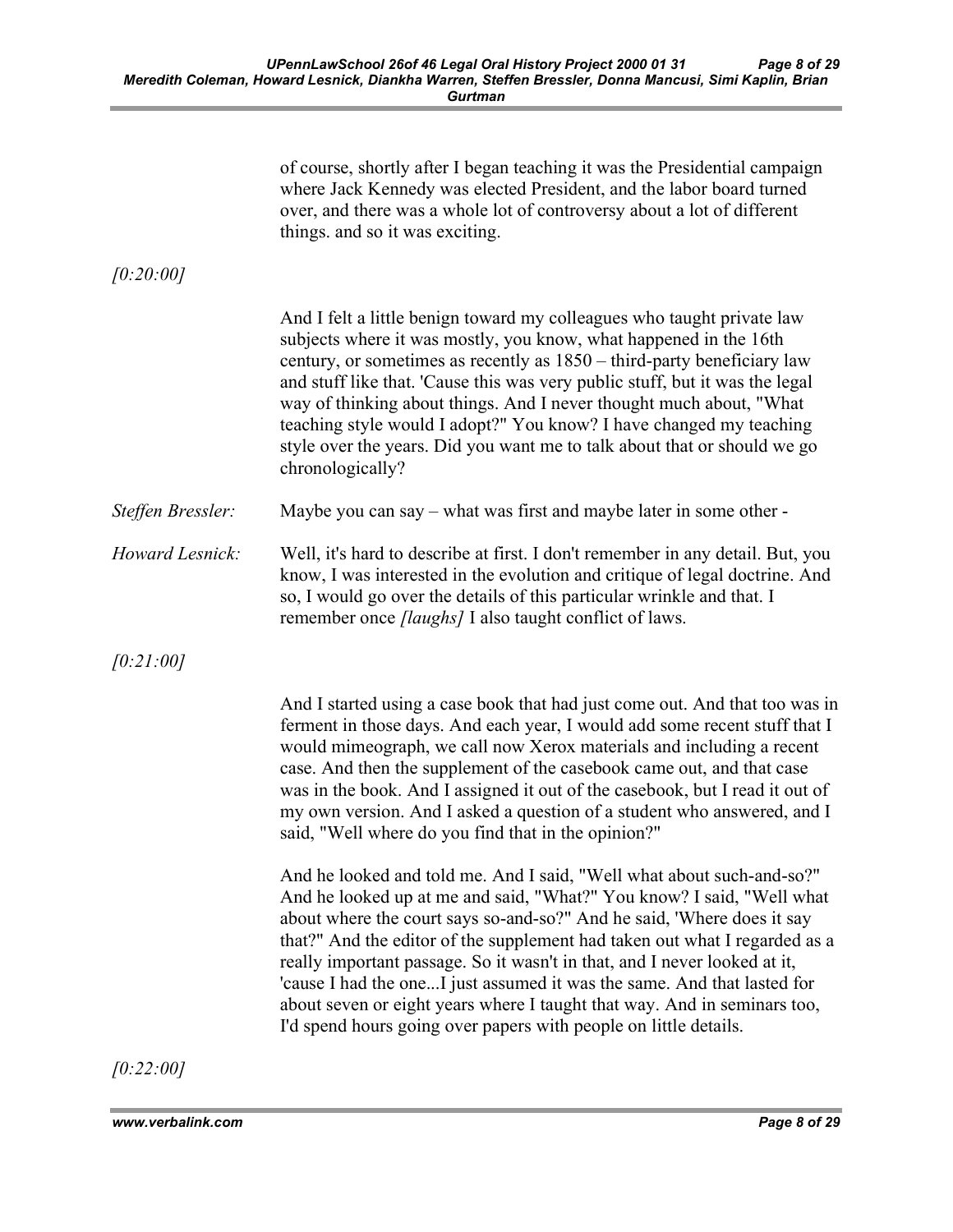| Steffen Bressler: | Just wanted to show you - Okay. Here. I got the yearbook from 1961.                                                                                                                                                                                                                                                                                                                                                                                             |
|-------------------|-----------------------------------------------------------------------------------------------------------------------------------------------------------------------------------------------------------------------------------------------------------------------------------------------------------------------------------------------------------------------------------------------------------------------------------------------------------------|
| Howard Lesnick:   | Oh, my God.                                                                                                                                                                                                                                                                                                                                                                                                                                                     |
| Steffen Bressler: | If you can just have a look on it. And maybe there were some colleagues<br>that influenced your teaching in the first years? Maybe you want to<br>mention some students that you remember, maybe some did very well?                                                                                                                                                                                                                                            |
| [0:23:00]         |                                                                                                                                                                                                                                                                                                                                                                                                                                                                 |
| Howard Lesnick:   | Well, I mean, here's Dean [Jefferson] Fordham. He didn't influence me in<br>teaching in the traditional way, but he did in very many ways as to what<br>the legal profession was all about and what teaching was about and what<br>the responsibilities of the bar were. It's a great picture of him. [Laughs]<br>[Flipping pages] Paul Bender and I came together. He was {Supreme}<br>Court Justice Felix] Frankfurter's clerk. What is it you want me to do? |
| Steffen Bressler: | Maybe point out some few colleagues that influenced you very much. Or<br>maybe you remember one special person.                                                                                                                                                                                                                                                                                                                                                 |
| Howard Lesnick:   | Well, people influenced me not in my teaching in the direct sense. But like<br>Caleb Foote was a wonderful person. He's still alive, and he influenced my<br>view of the world. At that stage, I was in what I think was my apologist<br>phase. You know what I mean? Working for the Supreme Court and going<br>so quickly from being in the army to being on the faculty here was sort of<br>a moral hazard.                                                  |
| [0:24:00]         |                                                                                                                                                                                                                                                                                                                                                                                                                                                                 |
|                   | And he had a much more jaundiced view of things. He had been in prison<br>as a conscientious objector during the Second World War. He worked with<br>the Japanese in the West Coast and was involved in the internment<br>program. And during the whole Cuban Missile Crisis, for example, he was<br>the only person I remember who was critical of the United States position.<br>Oh, God. Look at these.                                                      |
| Steffen Bressler: | That's you.                                                                                                                                                                                                                                                                                                                                                                                                                                                     |
| Howard Lesnick:   | What? <i>[Laughs]</i> Am I here? That's right. That's me. I didn't even<br>recognize me. Yeah. That's me.                                                                                                                                                                                                                                                                                                                                                       |
| [0:25:00]         |                                                                                                                                                                                                                                                                                                                                                                                                                                                                 |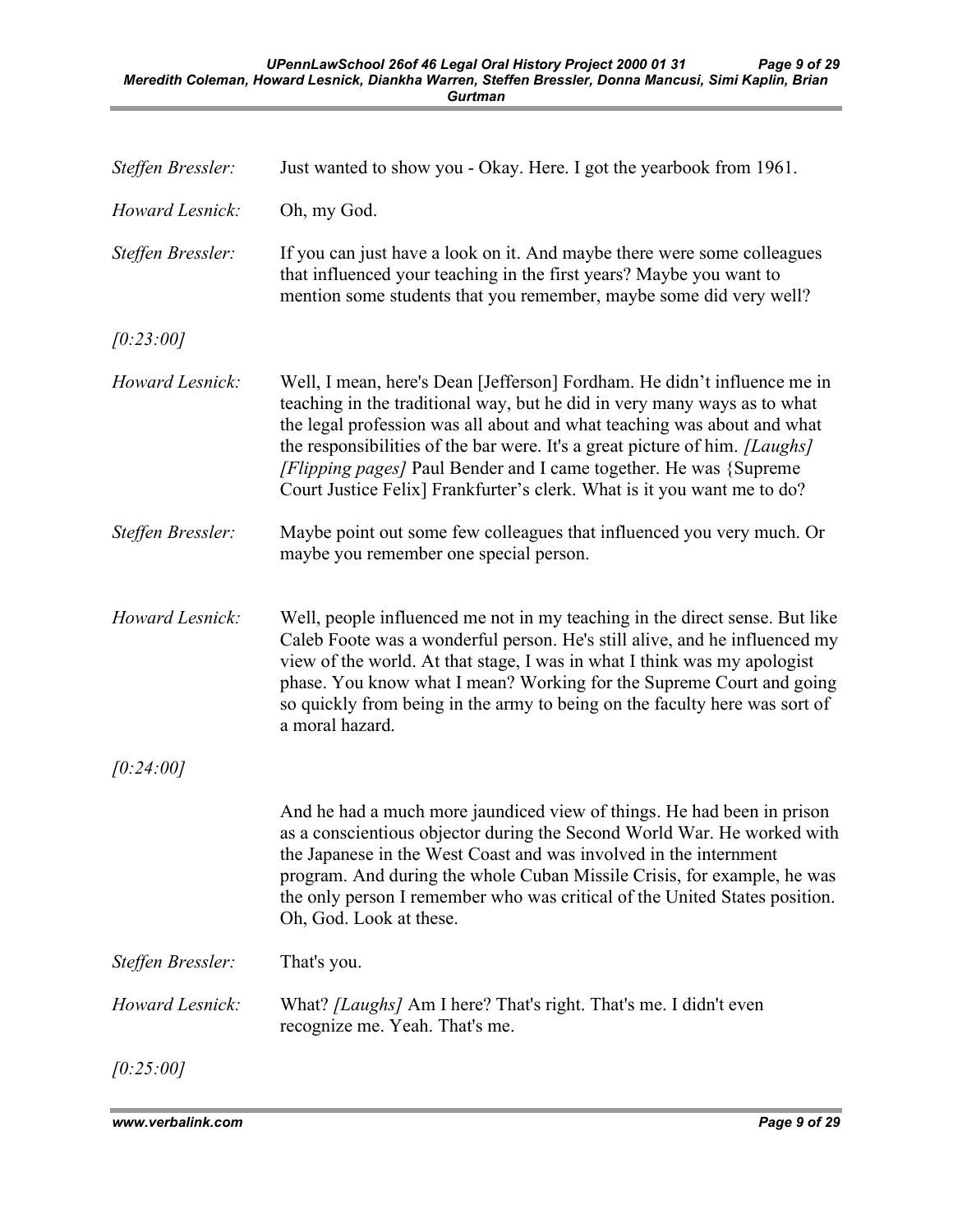|                       | Lou Schwartz was then a senior faculty member. He came to the law<br>school faculty in 1946. He was the first Jewish professor the school ever<br>hired. And there'd been one or two between that time and when Paul and I<br>came in 1960. And he influenced me in some ways. We would talk –<br>mostly argue – about a whole lot of things. But it was very, very helpful to<br>me.                                                       |
|-----------------------|---------------------------------------------------------------------------------------------------------------------------------------------------------------------------------------------------------------------------------------------------------------------------------------------------------------------------------------------------------------------------------------------------------------------------------------------|
| Steffen Bressler:     | Okay. We go on now. Introducing the next interviews, which are Donna<br>and Brian.                                                                                                                                                                                                                                                                                                                                                          |
| Howard Lesnick:       | Have you ever seen this? Here's [Curtis] Reitz.                                                                                                                                                                                                                                                                                                                                                                                             |
| Simi Kaplin:          | Find Rae [DiBlasi].                                                                                                                                                                                                                                                                                                                                                                                                                         |
| Howard Lesnick:       | What?                                                                                                                                                                                                                                                                                                                                                                                                                                       |
| Simi Kaplin:          | Found Rae.                                                                                                                                                                                                                                                                                                                                                                                                                                  |
| Howard Lesnick:       | Found Rae. Yeah.                                                                                                                                                                                                                                                                                                                                                                                                                            |
| Donna Mancusi:        | Oh, my                                                                                                                                                                                                                                                                                                                                                                                                                                      |
| Howard Lesnick:       | Let's see. Isn't that incredible? [Crosstalk] Are you seeing this?                                                                                                                                                                                                                                                                                                                                                                          |
| Simi Kaplin:          | Yeah.                                                                                                                                                                                                                                                                                                                                                                                                                                       |
| <b>Brian Gurtman:</b> | Yeah. Yeah.                                                                                                                                                                                                                                                                                                                                                                                                                                 |
| [0:26:00]             |                                                                                                                                                                                                                                                                                                                                                                                                                                             |
| Donna Mancusi:        | Who, if anyone, would cite as having the greatest influence on your legal<br>philosophy, and at what stage in your career were you exposed to him or<br>her?                                                                                                                                                                                                                                                                                |
| [0:28:00]             |                                                                                                                                                                                                                                                                                                                                                                                                                                             |
| Howard Lesnick:       | I have no idea. <i>[Laughs]</i> What is my legal philosophy? It was different<br>people at different times. And around the time that we were just talking<br>about $-$ say 1965 or so $-$ it was not any one person. It was the world,<br>really. I mean, on the faculty I guess Tony Amsterdam was – we were<br>both going through things at the same time. But it was mostly what was<br>going on in the country, you know, from 1963 on. |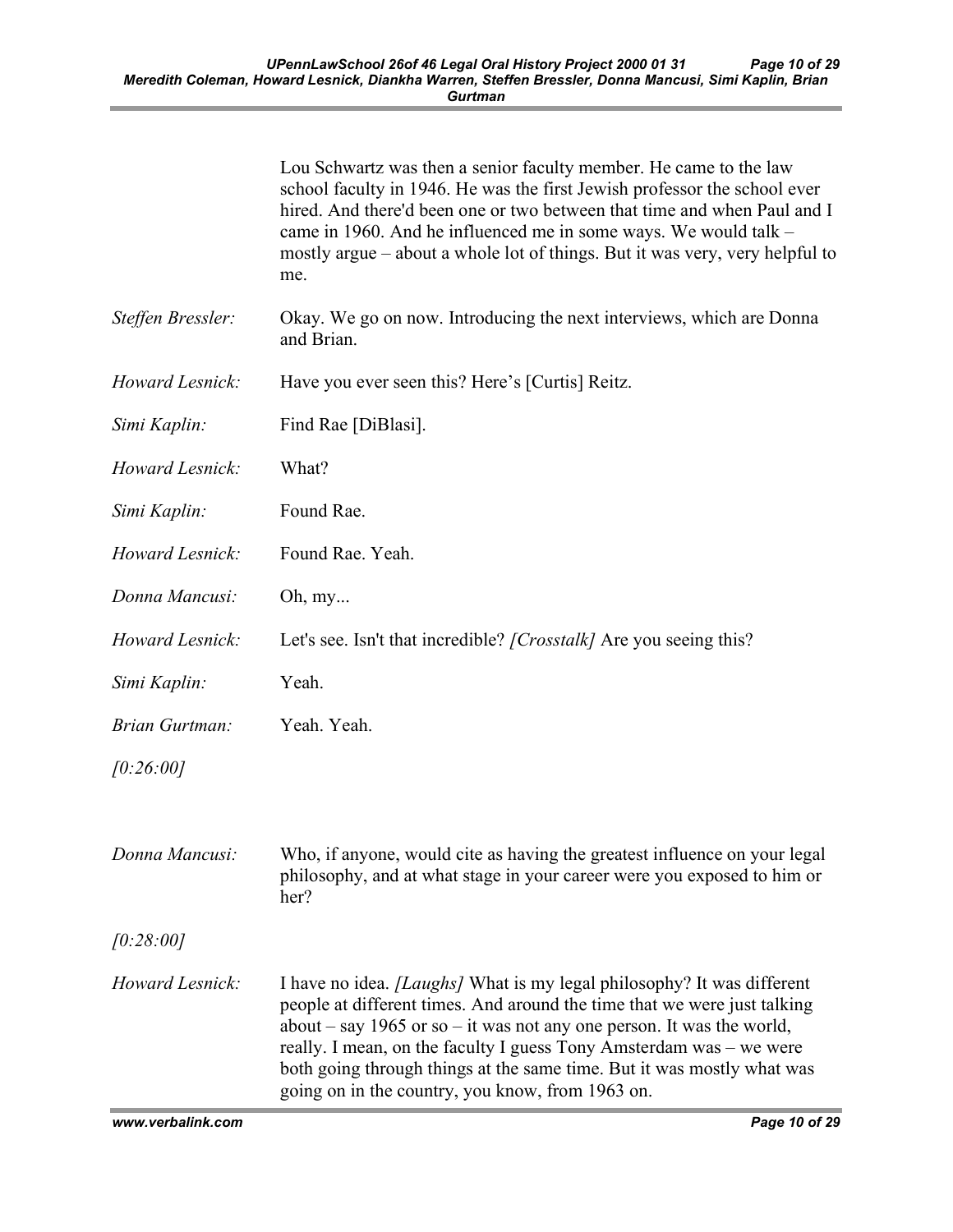$[0:29:00]$ 

|                 | Which began rather pervasively with the question of the fatuous attitude<br>that most of us had, including myself, that everything was basically fine<br>and all the law needed was the bringing to bear on legal/social problems of<br>high intelligence and integrity and analytic power and we'd all come out<br>with the right answers. And that started disintegrating for me around 1965.<br>But it wasn't any one person at that time.                                                                                                                                                                                                                                                                                                                                                                                                               |
|-----------------|-------------------------------------------------------------------------------------------------------------------------------------------------------------------------------------------------------------------------------------------------------------------------------------------------------------------------------------------------------------------------------------------------------------------------------------------------------------------------------------------------------------------------------------------------------------------------------------------------------------------------------------------------------------------------------------------------------------------------------------------------------------------------------------------------------------------------------------------------------------|
| Donna Mancusi:  | Okay. So during that same period, in the early '60s, you wrote a number of<br>law review articles and comments that were cited by the United States<br>Supreme Court. Do you remember how you first learned that you had been<br>cited by the court?                                                                                                                                                                                                                                                                                                                                                                                                                                                                                                                                                                                                        |
| [0:30:00]       |                                                                                                                                                                                                                                                                                                                                                                                                                                                                                                                                                                                                                                                                                                                                                                                                                                                             |
| Howard Lesnick: | No. Well, yeah. Probably. I mean, those days I read everything they wrote<br>and especially labor law decisions. Nobody gave me advance word, and if<br>you look you noticed in one case I was cited by both the majority and the<br>dissent. So that wasn't – anyway. Yeah. I did. The first couple of articles I<br>wrote – especially two articles on secondary boycotts, which is an<br>incredibly complex and used to be a highly litigated area – the most<br>satisfying response I've gotten to those work is from practicing lawyers,<br>some of whom I didn't know, who would work on a brief and write to me<br>saying they found the article helpful. And later on, a lot of teachers said<br>the same thing. The labor board seem to go on its merry way without the<br>benefit of my solution to all the problems they'd been struggling with. |
| Donna Mancusi:  | So did the court's recognition of your work influence your subsequent<br>scholarship?                                                                                                                                                                                                                                                                                                                                                                                                                                                                                                                                                                                                                                                                                                                                                                       |
| [0:31:00]       |                                                                                                                                                                                                                                                                                                                                                                                                                                                                                                                                                                                                                                                                                                                                                                                                                                                             |
| Howard Lesnick: | No.                                                                                                                                                                                                                                                                                                                                                                                                                                                                                                                                                                                                                                                                                                                                                                                                                                                         |
| Donna Mancusi:  | Okay. Your early articles, as you said, focused on labor – specifically the<br>primary/secondary dichotomy and the definitions of these terms - played<br>an important role in the adjudication of labor disputes, since only primary<br>strikes were legally sanctioned. What specifically attracted you to this<br>topic?                                                                                                                                                                                                                                                                                                                                                                                                                                                                                                                                 |
| Howard Lesnick: | Well it was controversial. It was complex, and most of the explanations<br>were very conclusory and unhelpful. And there was a lot of litigation                                                                                                                                                                                                                                                                                                                                                                                                                                                                                                                                                                                                                                                                                                            |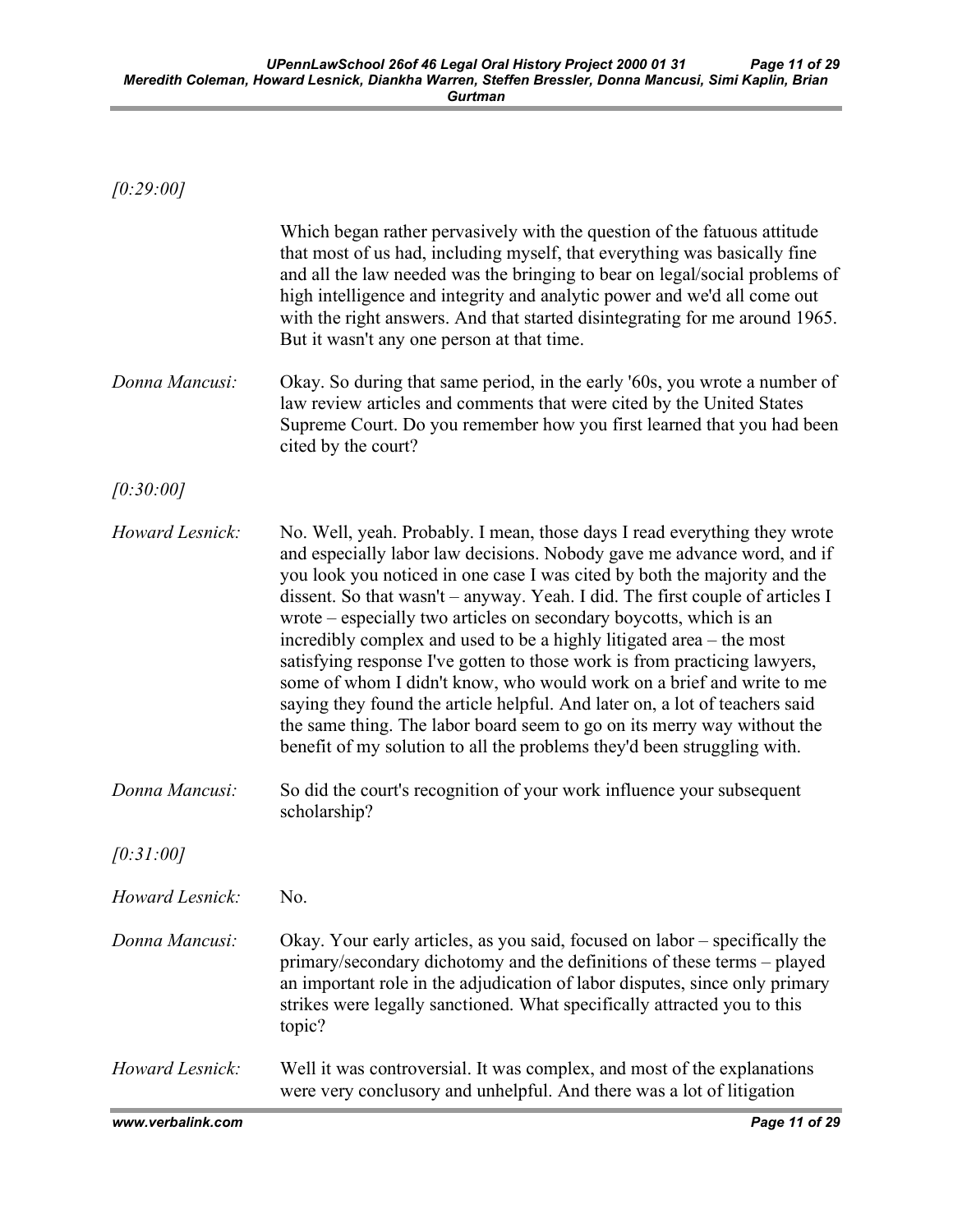| about it. Also, the secondary boycott generally was a major subject of<br>contention in the $-$ I say in the country. I don't mean it was big news, but<br>among people who were interested in labor laws. |
|------------------------------------------------------------------------------------------------------------------------------------------------------------------------------------------------------------|
|------------------------------------------------------------------------------------------------------------------------------------------------------------------------------------------------------------|

[0:32:00]

| www.verbalink.com | Page 12 of 29                                                                                                                                                                                                                                                                                                                                                                                                                                                                                                                                                                                                                                                                                                                                                                                                                                                                                               |
|-------------------|-------------------------------------------------------------------------------------------------------------------------------------------------------------------------------------------------------------------------------------------------------------------------------------------------------------------------------------------------------------------------------------------------------------------------------------------------------------------------------------------------------------------------------------------------------------------------------------------------------------------------------------------------------------------------------------------------------------------------------------------------------------------------------------------------------------------------------------------------------------------------------------------------------------|
| Howard Lesnick:   | Well unions were never predominant. They now have practically<br>disappeared. My views - I don't know. I stopped teaching labor law,                                                                                                                                                                                                                                                                                                                                                                                                                                                                                                                                                                                                                                                                                                                                                                        |
| Donna Mancusi:    | How have labor issues changed both legislatively and in terms of union<br>predominance since you began your career?                                                                                                                                                                                                                                                                                                                                                                                                                                                                                                                                                                                                                                                                                                                                                                                         |
| [0:34:00]         |                                                                                                                                                                                                                                                                                                                                                                                                                                                                                                                                                                                                                                                                                                                                                                                                                                                                                                             |
| Howard Lesnick:   | Oh, same as always. Almost unanimous indifference. There was one other<br>teacher who taught labor law. I have no idea what he thought. The<br>colleagues I had in the sense you mean it, I think, were other labor law<br>professors at other schools, and I think those articles were very well<br>received. Very few people were writing about that. And I did write about<br>it in a way that was not conclusory and that really tried to make sense of<br>what Congress was trying to do and put my own views in the background.<br>Professor [Clyde] Summers, who's now a colleague, was then at Yale and<br>he published a casebook in which he said something very nice about that<br>article – the first article you mentioned.                                                                                                                                                                    |
| [0:33:00]         |                                                                                                                                                                                                                                                                                                                                                                                                                                                                                                                                                                                                                                                                                                                                                                                                                                                                                                             |
| Donna Mancusi:    | In your 1967 Michigan Law Review article focusing on bargaining and<br>election rights, you supported the minority position which advocated<br>constraining the rights of employers. Do you remember the response of<br>your colleagues to that article?                                                                                                                                                                                                                                                                                                                                                                                                                                                                                                                                                                                                                                                    |
|                   | It had a lot to do with the ability of unions to organize, and it had a lot to<br>do with the early history of labor law and of antitrust law. And so it was<br>really interesting. And Congress has this famous statement by Senator Taft<br>who was the major proponent of the bill in the Senate [the Taft-Hartley<br>Act]. He said, "You know, we hear lots of testimony trying to distinguish<br>between good secondary boycotts and bad secondary boycotts. And no<br>one ever told us what the difference was, so we just outlawed them all."<br>But the only thing they never did say was what a secondary boycott was.<br>So that seemed like a naturalto try to figure out as a law teacher and<br>originally, I had in mind an article that would cover three subjects; first<br>article covered the first, and then the second article in 1965 covered the<br>second. I never did do the third. |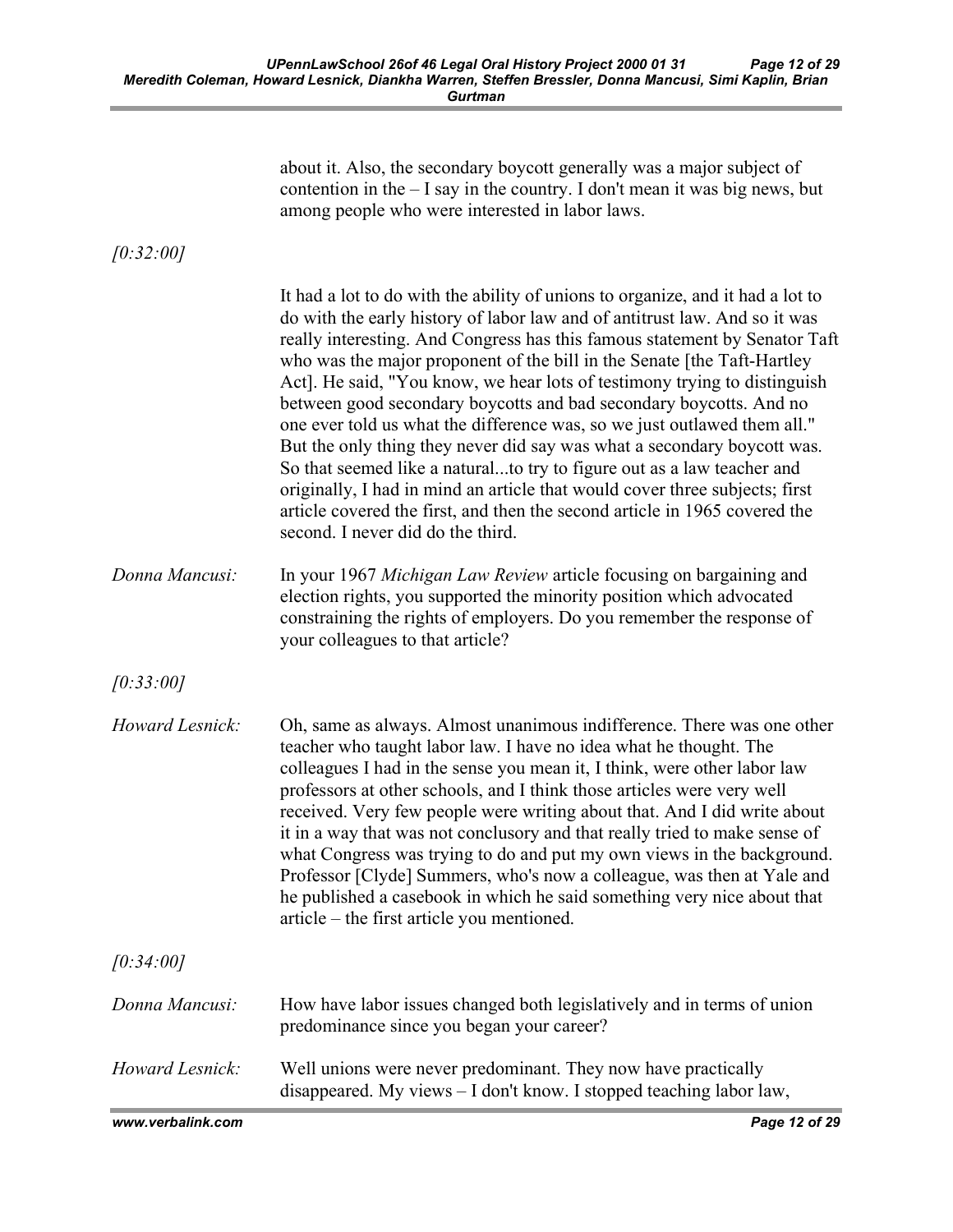|                   | except that I smuggle it into most of what I do teach a little bitat least ten<br>years ago. And the law has gotten terrible, and the – what do I want to<br>say? The country has gotten terrible. But my ideas <i>[laughs]</i> haven't<br>changed. No. I mean, the basic problem is, "What is a wage?" Right? So<br>from one point of view, a wage is a cost, cost of production. And the<br>cheaper wages are, the better off we are, because everything costs less.                                                                                                                                                                                                                                                                                                                                                                                    |
|-------------------|-----------------------------------------------------------------------------------------------------------------------------------------------------------------------------------------------------------------------------------------------------------------------------------------------------------------------------------------------------------------------------------------------------------------------------------------------------------------------------------------------------------------------------------------------------------------------------------------------------------------------------------------------------------------------------------------------------------------------------------------------------------------------------------------------------------------------------------------------------------|
| [0:35:00]         |                                                                                                                                                                                                                                                                                                                                                                                                                                                                                                                                                                                                                                                                                                                                                                                                                                                           |
|                   | But from another sense, a wage is what puts food on the table and shoes<br>on the kid's feet. So that's a good thing. Right? And that's been the tension<br>all along. There isn't much tension anymore. Right now, the country is<br>pretty much in the first point of view. So, I mean, the law has just gotten<br>ridiculous and I'm not interested in teaching it any more.                                                                                                                                                                                                                                                                                                                                                                                                                                                                           |
| Donna Mancusi:    | You testified before the United States Senate on a number of issues<br>relating to labor and labor unions. How did you become involved in those<br>hearings, and what insight did you gain from your participation?                                                                                                                                                                                                                                                                                                                                                                                                                                                                                                                                                                                                                                       |
| Howard Lesnick:   | What insight did I gain? [Laughs] I got involved because I was asked to<br>by one person or another, either because of something I'd written orI'd<br>gradually gotten to know a couple of people who got me asked. The main<br>insight I got is that it's all just a charade.                                                                                                                                                                                                                                                                                                                                                                                                                                                                                                                                                                            |
| [0:36:00]         |                                                                                                                                                                                                                                                                                                                                                                                                                                                                                                                                                                                                                                                                                                                                                                                                                                                           |
|                   | For one hearing a young guy came over to me $-$ and he was a staff person<br>for one of the congresswomen, Louise Day Hicks. You remember her.<br>And he said, "Congresswoman Hicks always likes to ask a question, and<br>here it is. She asked me to write a question, and here's the question. This is<br>what she's going to ask you. Doesn't matter what you say, she's not going<br>to say anything after that. She just wants to ask a question." So that's what<br>she did, and that's what I did. And Sam Ervin, who was a senator and who<br>did know something about this stuff, wasn't all that much different. They<br>just asked questions so that they could be in the record as having asked<br>questions. It didn't matter to him what I said. So I don't know if that was a<br>new insight. I mean, I don't know what I thought before. |
| [0:37:00]         |                                                                                                                                                                                                                                                                                                                                                                                                                                                                                                                                                                                                                                                                                                                                                                                                                                                           |
|                   |                                                                                                                                                                                                                                                                                                                                                                                                                                                                                                                                                                                                                                                                                                                                                                                                                                                           |
| Steffen Bressler: | How did you come to be a consultant for the US Commission on Civil<br>Rights?                                                                                                                                                                                                                                                                                                                                                                                                                                                                                                                                                                                                                                                                                                                                                                             |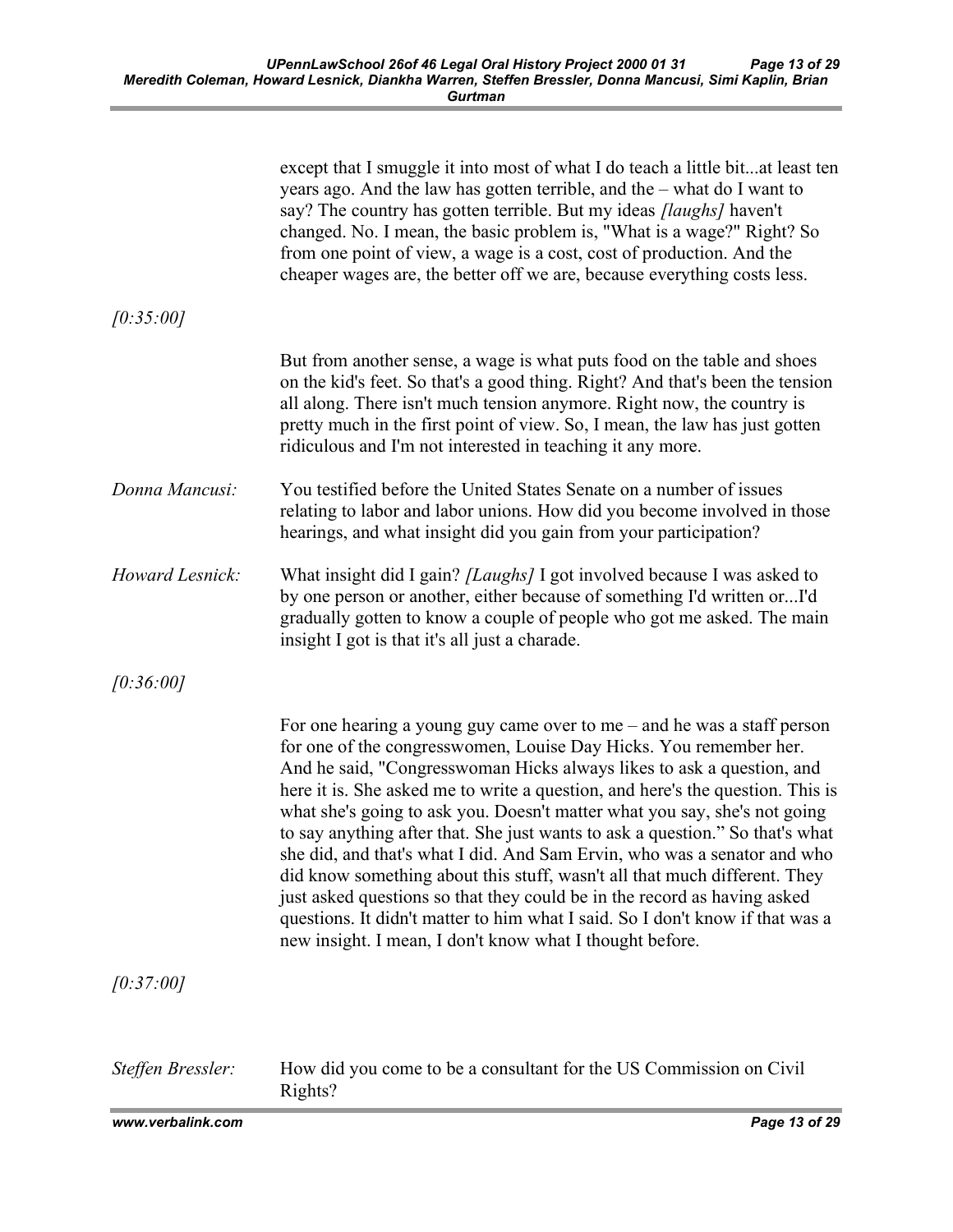| Howard Lesnick:   | That was a very short-term thing. Somebody wanted a paper written on de<br>jure and de facto segregation. I did that one summer. It was very early.<br>That was one of the lesser involvements on that list there.                                                                                                                                                                                                                                                                                                                                                                                                                                                                                                                                                                                                                      |
|-------------------|-----------------------------------------------------------------------------------------------------------------------------------------------------------------------------------------------------------------------------------------------------------------------------------------------------------------------------------------------------------------------------------------------------------------------------------------------------------------------------------------------------------------------------------------------------------------------------------------------------------------------------------------------------------------------------------------------------------------------------------------------------------------------------------------------------------------------------------------|
| Steffen Bressler: | You also served as the Reginald Heber Smith Community Lawyer<br>Fellowship Program Director.                                                                                                                                                                                                                                                                                                                                                                                                                                                                                                                                                                                                                                                                                                                                            |
| [0:39:00]         |                                                                                                                                                                                                                                                                                                                                                                                                                                                                                                                                                                                                                                                                                                                                                                                                                                         |
| Howard Lesnick:   | Well, that was a major influence on my life. I mean, the Legal Services<br>Program of the Office of Economic Opportunity – the so-called War on<br>Poverty – started in 1965. They didn't set up, they tried to get the local bar<br>associations to set up, and they'd fund the local programs. And a lot of<br>them were very parochial – very sleepy. I mean, in Philadelphia it was one<br>lawyer in each of 12 offices, which is a nice idea, because they were in the<br>neighborhoods. But what could one lawyer do? Nobody knew quite what<br>the legal problems of poor people were, and everybody thought that it was<br>simple.                                                                                                                                                                                              |
|                   | So they had the idea of picking a law school to recruit young lawyers<br>coming out of law school and recent graduates who would be much more<br>motivated to think creatively and practice more aggressively than just<br>interview people who came in the door and, you know, get them their<br>refrigerator back or something like that – and to give them a specially<br>designed training program.                                                                                                                                                                                                                                                                                                                                                                                                                                 |
| [0:40:00]         |                                                                                                                                                                                                                                                                                                                                                                                                                                                                                                                                                                                                                                                                                                                                                                                                                                         |
|                   | And the Penn faculty was sort of interested in figuring out what we would<br>do with this whole new stuff about poverty law. And so I was attracted to<br>the idea of us making a proposal in which we would do such a program.<br>And they picked us. And so, the first year we were going to place fifty<br>young lawyers. Well, one of them was 57 years old, but most of them<br>were right out of school or a couple of years out of school. We got 600<br>applications. We had terrific people, and I designed a four-week training<br>program. They all came here for four weeks in the summer, and then they<br>went all around the country to places where they went into the office and<br>basically Washington told them, "Here's a free lawyer if you want them."<br>So they all took them. And they were wonderful people. |
| [0:41:00]         |                                                                                                                                                                                                                                                                                                                                                                                                                                                                                                                                                                                                                                                                                                                                                                                                                                         |
|                   | I mean, 1967 was a very exciting year, and they had lots of ideas and lots                                                                                                                                                                                                                                                                                                                                                                                                                                                                                                                                                                                                                                                                                                                                                              |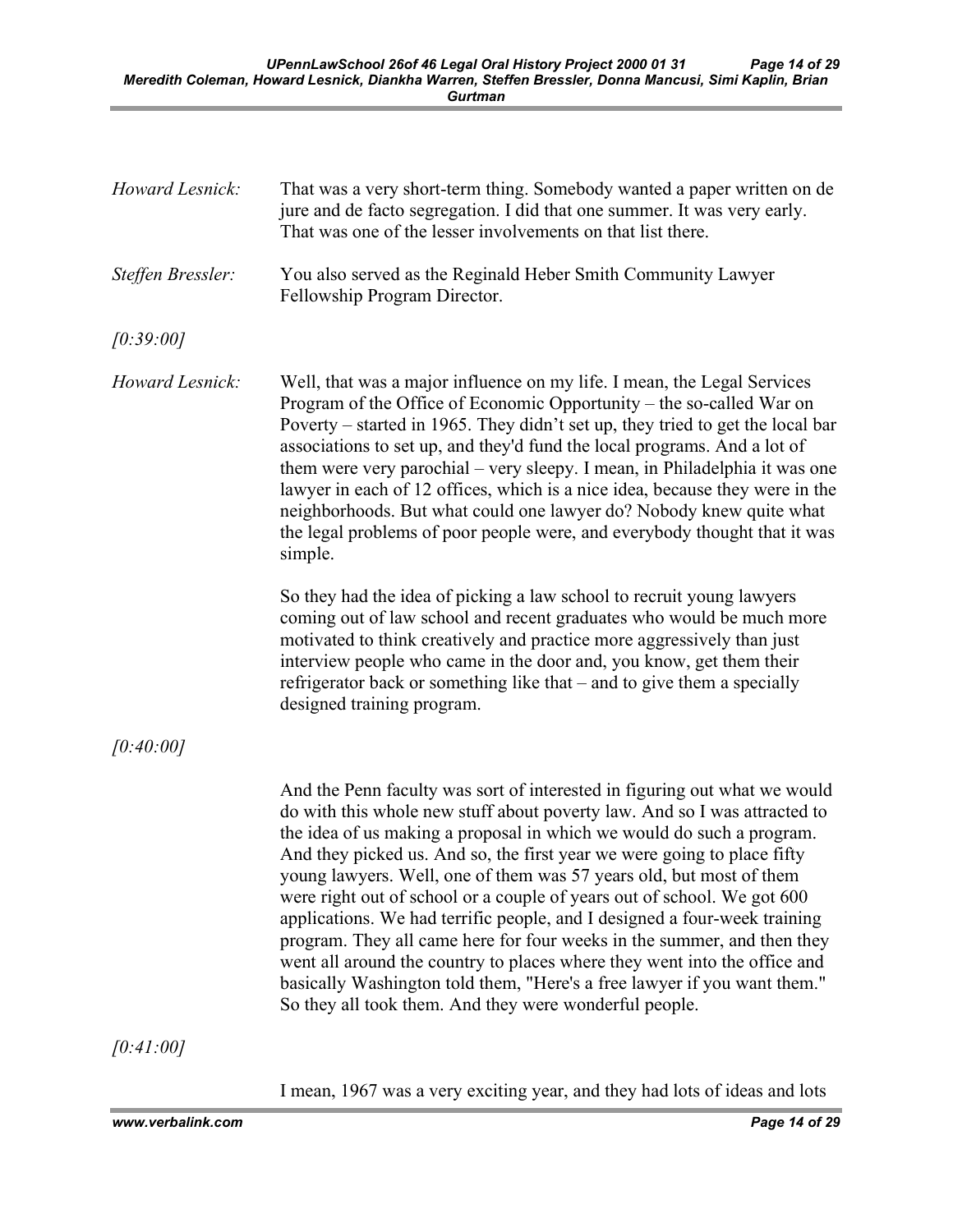|                   | of serious thinking about what they would be doing as a lawyer for poor<br>people. So I did that for three years. The next year was 100, and the next<br>year was 250. And that really was a major change - if you want to talk<br>about judicial philosophy - it was more my political philosophy. Plus,<br>everything else that was going on in the world, in the country – but the<br>world. I was about to ask if you remember when De Gaulle went to<br>Germany. You probably don't, but maybe you do.                                                                    |
|-------------------|--------------------------------------------------------------------------------------------------------------------------------------------------------------------------------------------------------------------------------------------------------------------------------------------------------------------------------------------------------------------------------------------------------------------------------------------------------------------------------------------------------------------------------------------------------------------------------|
| Steffen Bressler: | I was not born.                                                                                                                                                                                                                                                                                                                                                                                                                                                                                                                                                                |
| [0:42:00]         |                                                                                                                                                                                                                                                                                                                                                                                                                                                                                                                                                                                |
| Howard Lesnick:   | You were not born, yes. And 1968 was the watershed year in so many<br>ways. So that hadan enormous effect on my priorities and my teaching,<br>and also on the justification for the kind of scholarship I was doing.<br>Basically I was talking to lawyers and judges and board members and<br>things like that about how they should decide cases. Which is what most<br>scholarship was in those days. It's not now, except in a very different<br>sense. Anyway. I'm rambling.                                                                                             |
| Steffen Bressler: | Can you tell us a little bit about the Center for Law and Social Policy?                                                                                                                                                                                                                                                                                                                                                                                                                                                                                                       |
| Howard Lesnick:   | Oh, the Center for Law and Social Policy is still in existence. It was<br>founded in 1965 as an attemptand again, it's a good example. It was<br>founded by some people who were not law teachers, but they were<br>interested in legal education and they wanted to have a greater integration<br>of legal education and law practice, and also an orientation toward public<br>interest law. It was what we would now call a public interest law firm in<br>Washington.                                                                                                      |
| [0:43:00]         |                                                                                                                                                                                                                                                                                                                                                                                                                                                                                                                                                                                |
|                   | They would take students from about four schools – of which Penn was<br>one, and I was the contact here - and they would spend a semester of law<br>school in Washington working there. Some schools made them write a<br>regular research paper, and others just wanted to make sure that they did<br>research and writing. They would work for these really terrific young<br>lawyers. My connection with them mostly was being the Philadelphia<br>contact, but I spent one summer working there and trying to interest them<br>in doing a project on the legal profession. |
| Steffen Bressler: | What led you to Bryn Mawr College, and what led to your decision to<br>teach social workers about law?                                                                                                                                                                                                                                                                                                                                                                                                                                                                         |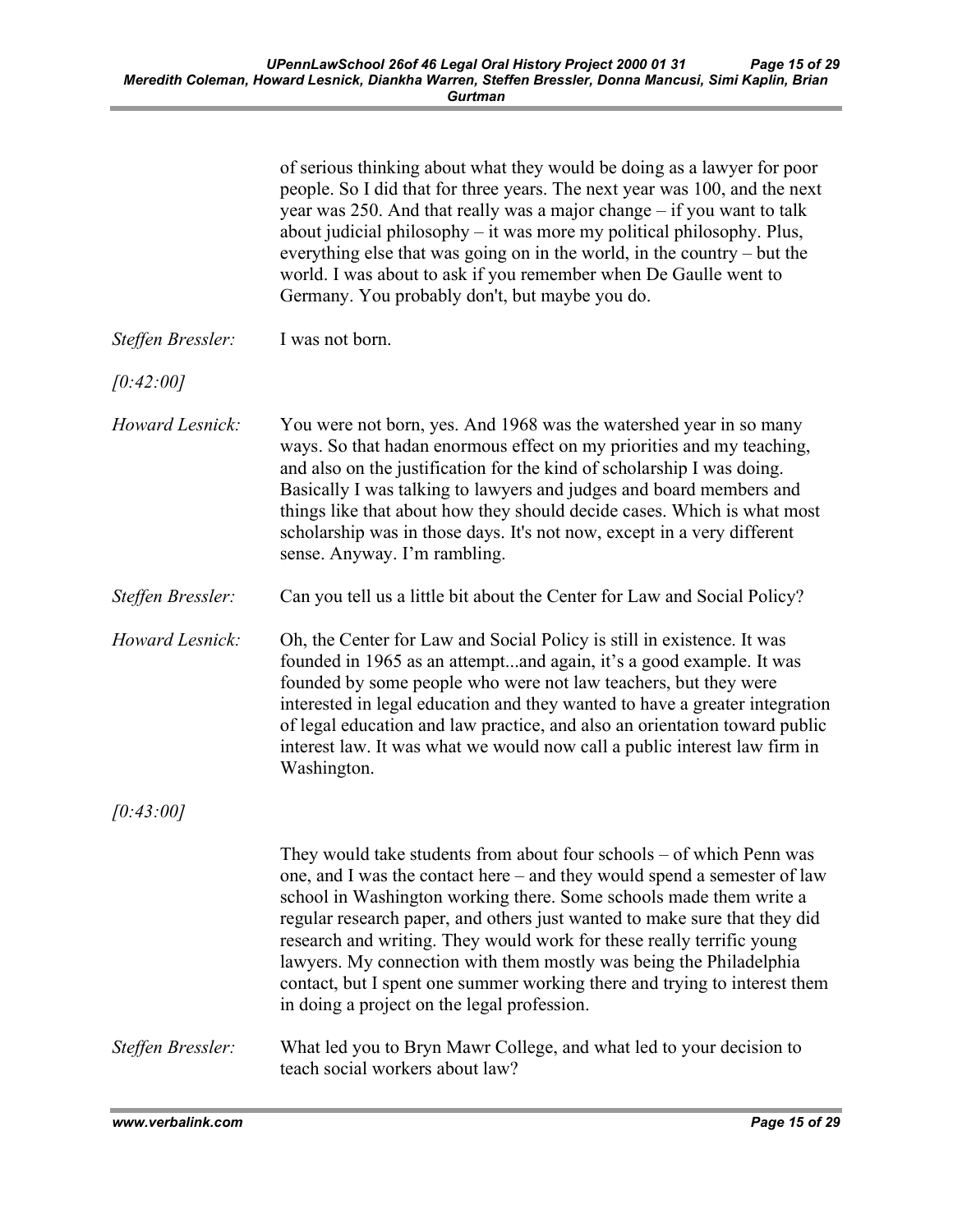| Howard Lesnick:   | Judge Faith [Judge M. Faith Angell, US Magistrate Judge, Eastern<br>District, Pennsylvania], who taught here part-time for a long time, was the<br>Chair of the Board of Advisors. One of her former law clerks was a former<br>student of mine, and they wanted to come up with a program on law and<br>social policy for social work students where they would get a joint degree.                                                                                                                                                                                                                                                                                                                                                                                                         |
|-------------------|----------------------------------------------------------------------------------------------------------------------------------------------------------------------------------------------------------------------------------------------------------------------------------------------------------------------------------------------------------------------------------------------------------------------------------------------------------------------------------------------------------------------------------------------------------------------------------------------------------------------------------------------------------------------------------------------------------------------------------------------------------------------------------------------|
| [0:44:00]         |                                                                                                                                                                                                                                                                                                                                                                                                                                                                                                                                                                                                                                                                                                                                                                                              |
|                   | And they wouldn't become law students, hopefully, <i>[Laughs]</i> but they<br>would become sophisticated about legal materials and legal thinking, and<br>then they would go into various jobs in the social work field. So I spent<br>three years there helping them design the program and teaching it. And I<br>made up some of the materials for some of the courses. But I stayed here<br>at Penn Law while I was doing that.                                                                                                                                                                                                                                                                                                                                                           |
| Steffen Bressler: | Can you think of any noticeable differences between law students and<br>these students at Bryn Mawr?                                                                                                                                                                                                                                                                                                                                                                                                                                                                                                                                                                                                                                                                                         |
| Howard Lesnick:   | Oh, yeah. I mean, the virtues and vices are just flipped around. Law<br>students very quickly get into, you know, "What is the issue? Forget about<br>everything else," and social work students is just the opposite. I taught<br>Morrissey v. Brewer, which had to do with the 14th Amendment<br>applicability to parole revocation hearings.                                                                                                                                                                                                                                                                                                                                                                                                                                              |
| [0:45:00]         |                                                                                                                                                                                                                                                                                                                                                                                                                                                                                                                                                                                                                                                                                                                                                                                              |
|                   | It was a guy whose parole was revoked for some reason. and I didn't even<br>pay attention to what his crime was, what his sentence was, when he was<br>paroled, any of that stuff. The first question I get is, "Why is this guy in<br>prison anyway? And anyway, why is the prison way up there when it<br>should be close where his family can visit?" Well, no law student after the<br>first three weeks of law school would say that. You might think that if that<br>was the way you thought, but you'd know that's irrelevant. Right? You've<br>got to presume that he was rightly convicted, presume he was rightly<br>paroled, presume that he did it. But then the question is what procedures<br>he—well, they don't think that way. They think, they would say,<br>holistically. |
| [0:46:00]         |                                                                                                                                                                                                                                                                                                                                                                                                                                                                                                                                                                                                                                                                                                                                                                                              |
|                   | And the other difference is, in the law school everybody's on the dead run.<br>You say hello as you go by. The social work faculty – when you meet<br>them in the hall, they obviously want to stop and talk. And if you go by,<br>they say, "Oh. You seem to be preoccupied. Is something wrong?" And I                                                                                                                                                                                                                                                                                                                                                                                                                                                                                     |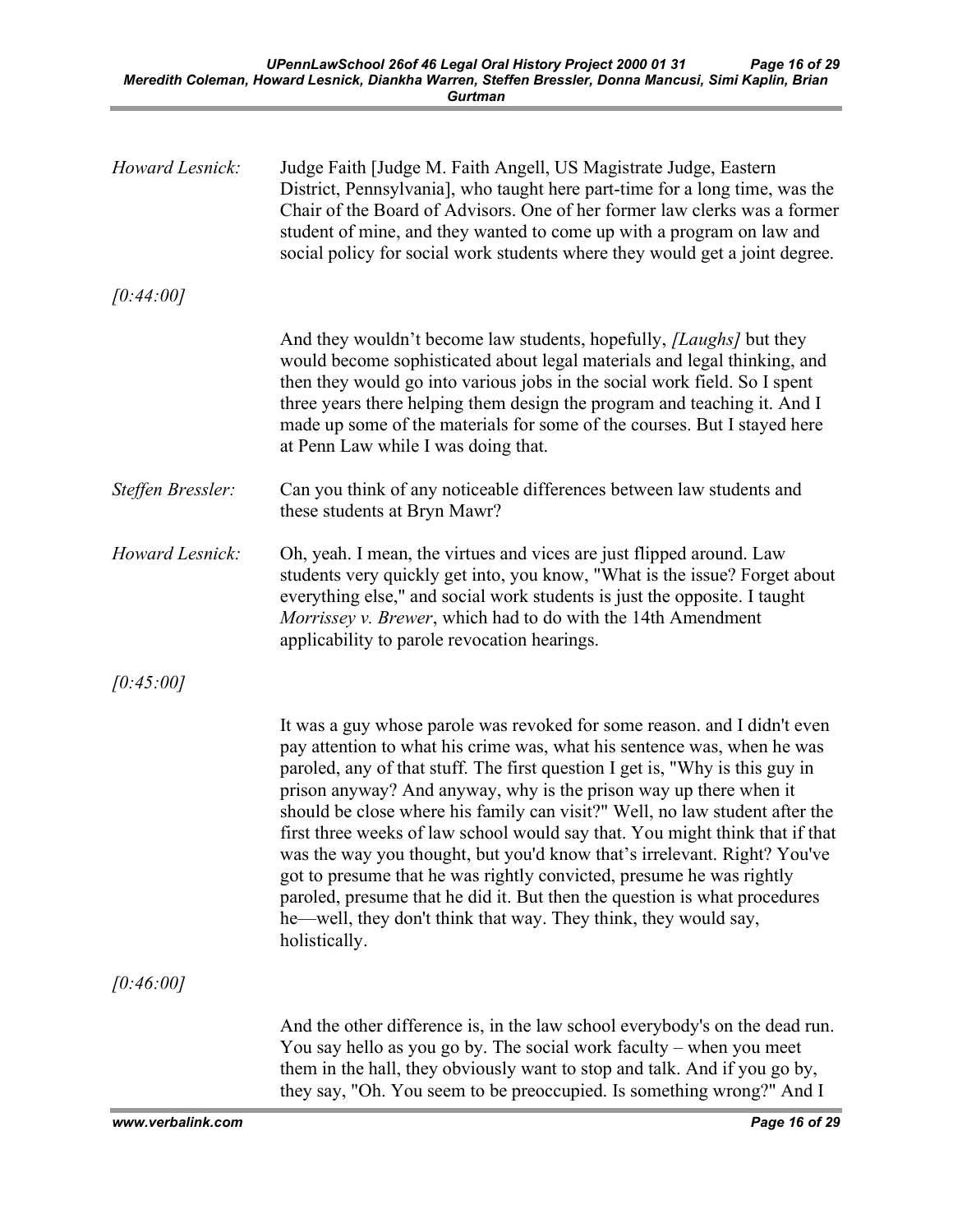|                   | had to keep from saying, "Nothing's wrong. You're just keeping me from<br>going where I wanted to be." And it was just a whole different world. And<br>that was good for me too. 'Cause somewhere in between is the right place<br>to be.                                                                                                                                                                                                                   |
|-------------------|-------------------------------------------------------------------------------------------------------------------------------------------------------------------------------------------------------------------------------------------------------------------------------------------------------------------------------------------------------------------------------------------------------------------------------------------------------------|
| Steffen Bressler: | Why does the Rockefeller Foundation manage this fellowship?                                                                                                                                                                                                                                                                                                                                                                                                 |
| Howard Lesnick:   | It was just a fellowship. I mean, like other things. It's not nearly as well-<br>known as the Guggenheim, but I had $a - I$ guess I had a sabbatical, and I<br>applied for a fellowship from the Rockefeller Foundation. And I had an<br>idea of -I started teaching legal profession in 1971. And this was, what,<br>'78, '79? I had an idea for a course, or a book.                                                                                      |
| [0:47:00]         |                                                                                                                                                                                                                                                                                                                                                                                                                                                             |
|                   | I don't know what it was. I called it the Democratization of Advocacy. It<br>was about a whole lot of changes that were then going on in the rules of<br>professional conduct, we now call it, that I thought all fit together. And I<br>made a proposal, and they gave me a fellowship, and that supported my<br>work.                                                                                                                                     |
| Steffen Bressler: | Okay. Catherine Myers and Simi Kaplin are going to continue the<br>questioning. And Donna Mancusi will be asking questions on behalf of<br>Catherine Myers.                                                                                                                                                                                                                                                                                                 |
| Donna Mancusi:    | Your articles on how to improve legal education and the image of the<br>profession focus on the need to train lawyers to recognize the value of<br>contributing responsibly to their communities. Do you think this is a fair<br>assessment?                                                                                                                                                                                                                |
| Howard Lesnick:   | I don't want to be ungracious. I don't remember writing about the image of<br>the profession. Well, seriously I started - in 1978, I went to a two-week<br>workshop run by somebody who became a major influence on my<br>thinking – Jack Himmelstein – for law professors on teaching.                                                                                                                                                                     |
| [0:49:00]         |                                                                                                                                                                                                                                                                                                                                                                                                                                                             |
|                   | And it was more on thinking about what's the dynamic of the classroom<br>experience between teacher and student and thinking about what you want<br>to accomplish as a teacher and what you do accomplish and thinking about<br>the difference between the things that are really important to you and the<br>things that you internalize that come from other sources, just from the<br>environment or from colleagues or what gets you approval. And that |

www.verbalink.com Page 17 of 29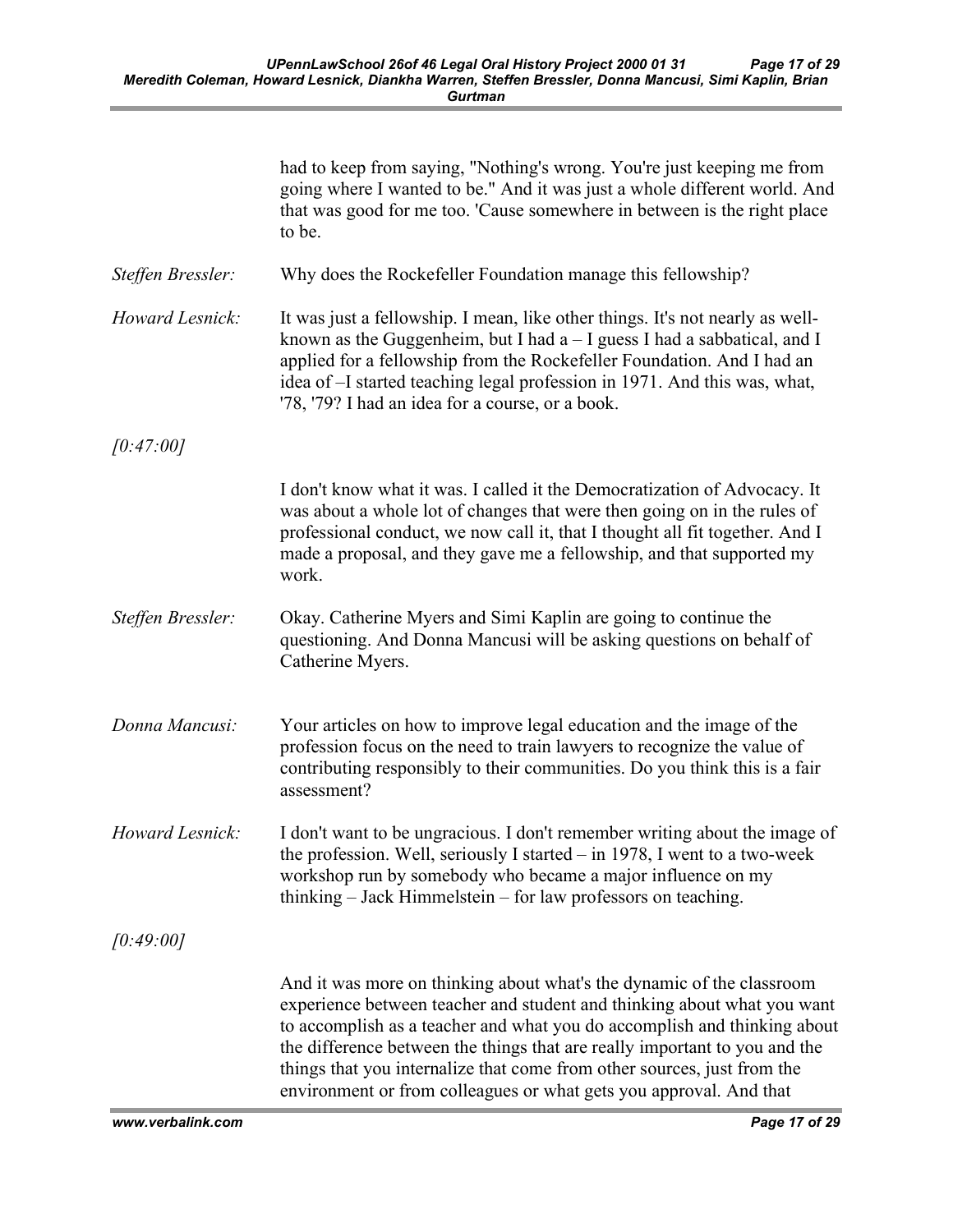| gradually made a major change in the way I thought about things. And so,                                                                                                                                                                                                                                                                                                                                                                                                                                                                                                                                                                                                                                                                                                                                                                                                         |
|----------------------------------------------------------------------------------------------------------------------------------------------------------------------------------------------------------------------------------------------------------------------------------------------------------------------------------------------------------------------------------------------------------------------------------------------------------------------------------------------------------------------------------------------------------------------------------------------------------------------------------------------------------------------------------------------------------------------------------------------------------------------------------------------------------------------------------------------------------------------------------|
| that's why now - I mean, for years now most of the courses I teach are<br>courses I made up. And the way I teach has changed a lot.                                                                                                                                                                                                                                                                                                                                                                                                                                                                                                                                                                                                                                                                                                                                              |
| And I tried - although I still am in many ways a very traditional teacher, I<br>do a lot of talking, but I try to get the students to think of the course as a<br>course in them, to think about how they think about these things and why<br>and how they want to think about these things, rather than, "Do you agree<br>with this view or that view? Or me or you?" And so, I mean, that's when I<br>stopped calling on people who didn't raise their hand, and I got sick of<br>repeating the question, and finding out the guy who I pointed to in the<br>seating chart had changed his seat that day and there was nobody there,                                                                                                                                                                                                                                           |
|                                                                                                                                                                                                                                                                                                                                                                                                                                                                                                                                                                                                                                                                                                                                                                                                                                                                                  |
| and why do I have to be bothered with all of that junk? So as far as<br>changing the profession goes, I think there's an enormous channeling that<br>goes on in law school, but also way before law school and in practice<br>about what you're supposed to think and how you're supposed to conceive<br>your job as a lawyer. And I'd like to get people to free themselves of that<br>to some degree and follow their own priorities, which sometimes will be<br>closer to mine and sometimes won't. But at least it'll be theirs. And I've<br>tried to do that in my own work.                                                                                                                                                                                                                                                                                                |
| And what do you think is the minimum that a practicing attorney should<br>give back to his or her community?                                                                                                                                                                                                                                                                                                                                                                                                                                                                                                                                                                                                                                                                                                                                                                     |
|                                                                                                                                                                                                                                                                                                                                                                                                                                                                                                                                                                                                                                                                                                                                                                                                                                                                                  |
| Well, give back in lots of ways. First of all, one of the problems is there's<br>too much of a dichotomy between doing public interest work or pro bono<br>work and doing corporate work. And especially in a school like this<br>where, you know, nothing is as good as New York and nothing outside of<br>New York is as good as a big firm. Most lawyers, even today, practice not<br>in public interest law firms and not in 880-lawyer law firms, but in law<br>firms or legal organizations that are, you know, with less than 100 lawyers<br>and representing people rather than enormous organizations, worldwide<br>organizations, that are endlessly divided as far as the labor and<br>responsibility goes – and where you can actually see, you know, this<br>person has a problem and you can help them. So that's a form of giving<br>back. You get paid for that. |
|                                                                                                                                                                                                                                                                                                                                                                                                                                                                                                                                                                                                                                                                                                                                                                                                                                                                                  |

 $[0:52:00]$ 

www.verbalink.com Page 18 of 29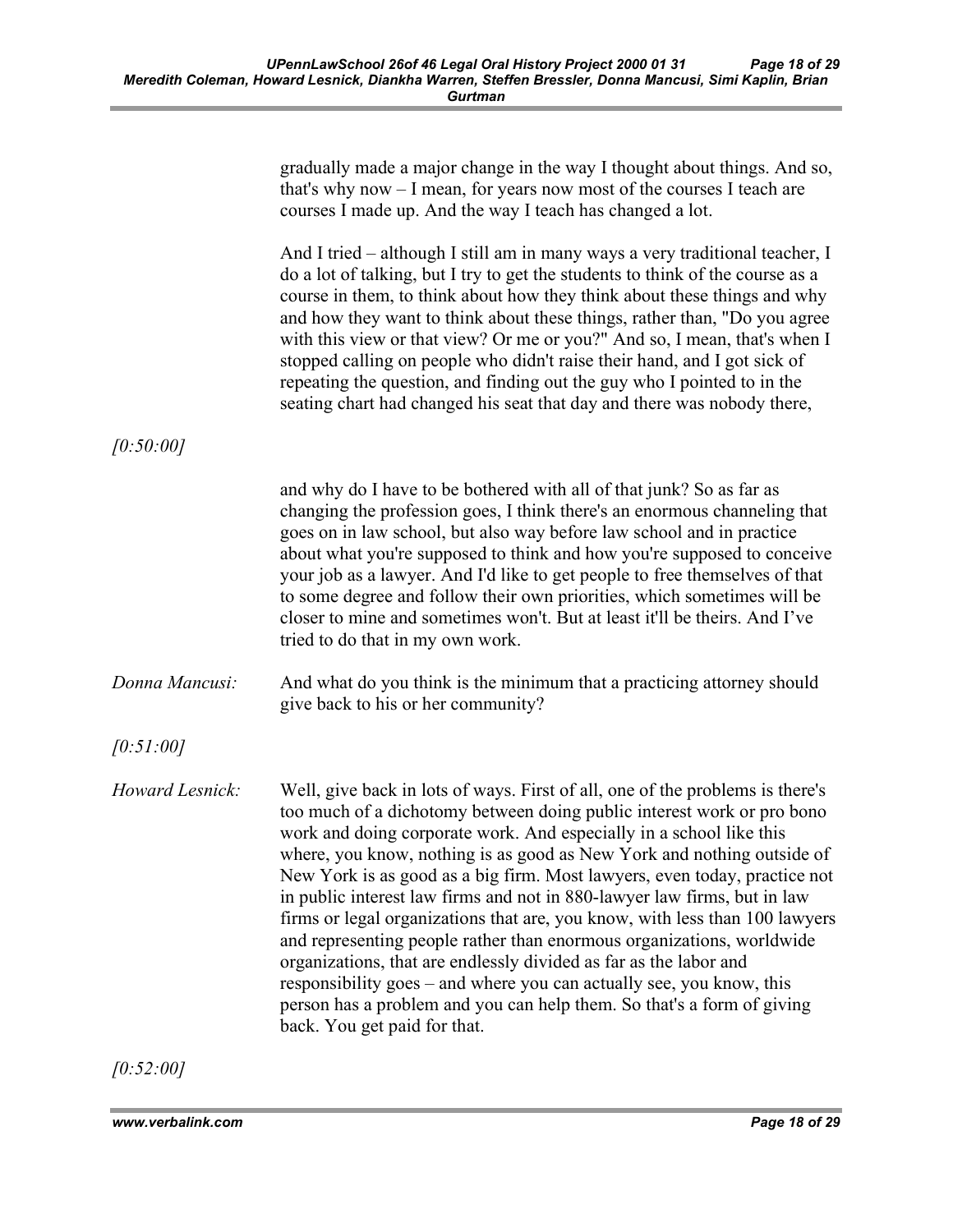|                   | But this notion that you relentlessly try to maximize your output and<br>minimize your turnaround time and increase your productivitythat's just<br>a sickness, I think, that happens to be epidemic now. As far as what I think<br>you're thinking of, a lot of lawyers I know who are very happy lawyers -<br>and most of them work representing large companies--the biggest kick<br>they would get is the few times that they actually help some person in a<br>very small way, usually by using their talents. Not necessarily in litigation,<br>but just for resolving things where they don't charge anything and don't<br>pay anything and the client can't pay anything. So, you know, whether you<br>do 50 hours or 250 hours or 10 hours, it doesn't matter, I think. You just<br>do something that you think is intrinsically valuable.                                                                                                                           |
|-------------------|-------------------------------------------------------------------------------------------------------------------------------------------------------------------------------------------------------------------------------------------------------------------------------------------------------------------------------------------------------------------------------------------------------------------------------------------------------------------------------------------------------------------------------------------------------------------------------------------------------------------------------------------------------------------------------------------------------------------------------------------------------------------------------------------------------------------------------------------------------------------------------------------------------------------------------------------------------------------------------|
| [0:53:00]         |                                                                                                                                                                                                                                                                                                                                                                                                                                                                                                                                                                                                                                                                                                                                                                                                                                                                                                                                                                               |
| Donna Mancusi:    | So do you think a formal system like Penn's public service requirement<br>could be implemented for practicing attorneys in the same way that the<br>ABA offers its continuing education requirements?                                                                                                                                                                                                                                                                                                                                                                                                                                                                                                                                                                                                                                                                                                                                                                         |
| Howard Lesnick:   | Well <i>[laughs]</i> I never thought of that. The continuing education<br>requirement – which I've taught in, so I make some money on it – is<br>ridiculous. It makes no sense at all. But it would be a lot more senseif<br>lawyers have to put in twelve hours sitting there, it'd be better if they were<br>putting in twelve hours representing people who can't pay. The question of<br>whether lawyers should be required to do unpaid work is very<br>complicated. I think it's a great idea. And the main idea of our program<br>from my point of view is to teach students by socializing and to think that<br>this is one of their responsibilities. Whether it'll work if it's required or<br>whether they'll do good work or bad work are all complex problems. It<br>wouldn't kill me if it was required. It would be underenforced, so it's not<br>likeand also, you can be on the Board of the Symphony and that counts.<br>So I think it's mostly a nonissue. |
| [0:54:00]         |                                                                                                                                                                                                                                                                                                                                                                                                                                                                                                                                                                                                                                                                                                                                                                                                                                                                                                                                                                               |
| Donna Mancusi:    | In your 1992 article, "Being a Teacher of Lawyers: Discerning the Theory<br>of My Practice," you wrote, quote: "To draw out of students what is latent<br>inside them, teachers must, I believe, put more of ourselves into our<br>engagement with the subject matter of our teaching." End quote. What are<br>some of the things about yourself that you choose to share with your<br>students, and why are those things important?                                                                                                                                                                                                                                                                                                                                                                                                                                                                                                                                          |
| Howard Lesnick:   | Well, that's a hard question. I teach things that I think are important<br>instead of subjects that happen to litigated. Like, my professional<br>responsibility course doesn't teach most of what people now call the law                                                                                                                                                                                                                                                                                                                                                                                                                                                                                                                                                                                                                                                                                                                                                    |
| www.verbalink.com | Page 19 of 29                                                                                                                                                                                                                                                                                                                                                                                                                                                                                                                                                                                                                                                                                                                                                                                                                                                                                                                                                                 |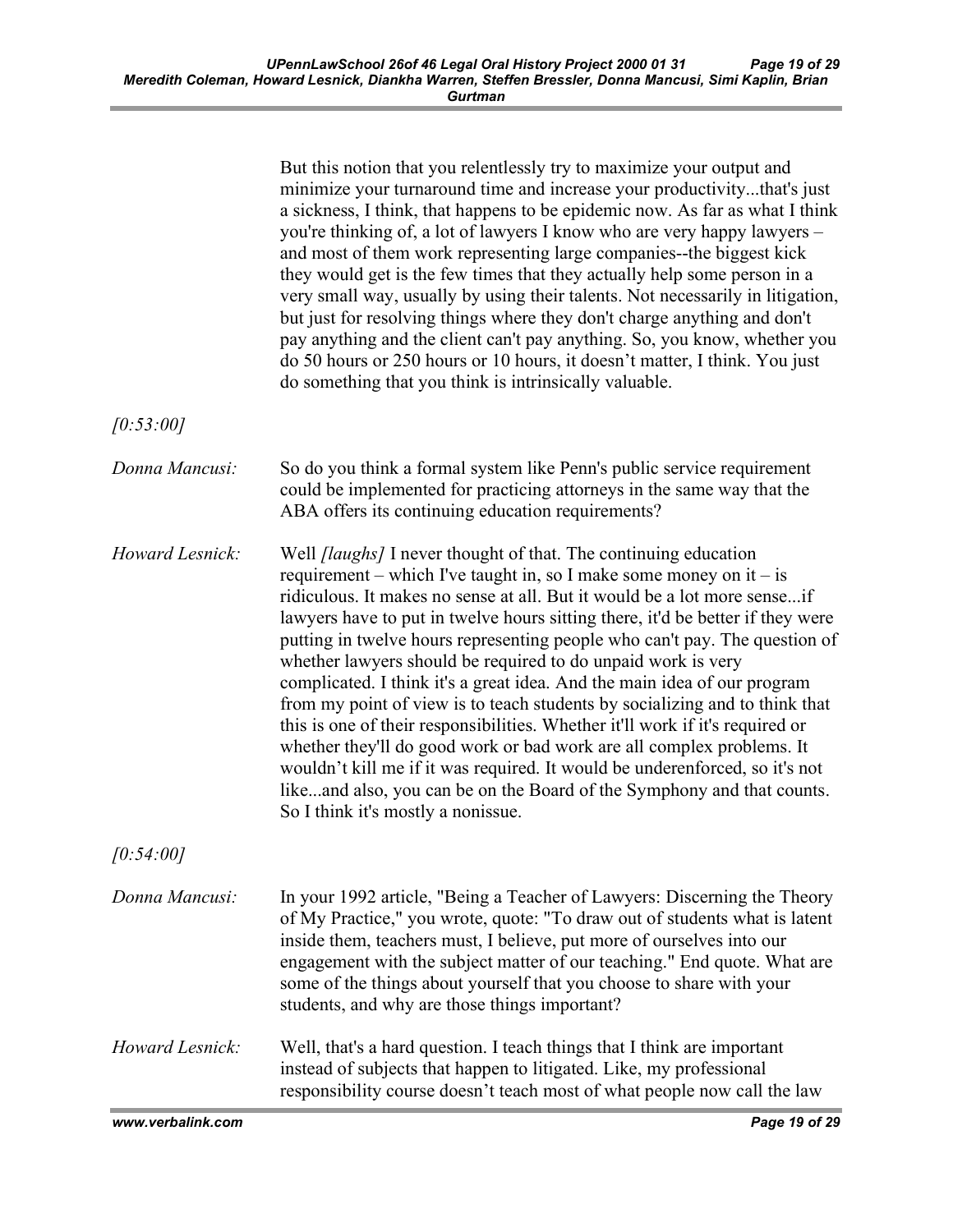|                 | of lawyering. That's just an area of economic regulation that is important<br>'cause, you know, there are disputes about it, and if you're in practice,<br>you've got to deal with it. What I teach is what has to do with I guess what<br>you can call professional identity: what are you doing as a lawyer? What<br>do you think of as good lawyers? To whom or to what are you<br>accountable?                                                                                                                                                                                                                                                                                                                |
|-----------------|-------------------------------------------------------------------------------------------------------------------------------------------------------------------------------------------------------------------------------------------------------------------------------------------------------------------------------------------------------------------------------------------------------------------------------------------------------------------------------------------------------------------------------------------------------------------------------------------------------------------------------------------------------------------------------------------------------------------|
| [0:55:00]       |                                                                                                                                                                                                                                                                                                                                                                                                                                                                                                                                                                                                                                                                                                                   |
|                 | And those questions are important to me. I try toI say to the students in<br>the beginning of the term that if you don't agree with my answers to those<br>questions, you should agree that those are questions worth thinking about<br>more than what's the latest wrinkle on motions for disqualification and<br>things like that. That's a sense in which I do that. There's a real problem<br>for all of us in teaching because unlike graduate school, we're not teaching<br>people who are going to become teachers for the most part. We're teaching<br>people who are going to practice law, which is what we decided not to do<br>for the most part. So it's a tricky business putting yourself into it. |
| [0:56:00]       |                                                                                                                                                                                                                                                                                                                                                                                                                                                                                                                                                                                                                                                                                                                   |
| Donna Mancusi:  | In that same article, you write about the differences in teaching students<br>and practitioners. You go on to say that academics benefit from teaching<br>practitioners and that practitioners benefit from having continued contact<br>with the academy. What do you think an academic has to offer a<br>practitioner in this context?                                                                                                                                                                                                                                                                                                                                                                           |
| Howard Lesnick: | Practice questions are very fact-specific and very narrow. I don't mean that<br>they're trivial, they may be momentous or not. And that's hard for law<br>students to understand this sometimes; there's so much law, and there's so<br>many open questions. And once you get a specific matter to deal with –<br>even a transaction, certainly a transaction, but a litigation tooit's so<br>specific. And you work on it, and you're, you know, digging deep. You<br>have to start out wide, but you narrow; whereas what we do is the<br>opposite. We try to put these things in some broader context.                                                                                                         |
| [0:57:00]       |                                                                                                                                                                                                                                                                                                                                                                                                                                                                                                                                                                                                                                                                                                                   |
|                 | So I think that's one thing that we can do with practitioners, is get them to<br>see how the thing fits in a broader context. If they're interested in it. I<br>mean, if what they're interested in basically is you got some citations or<br>quotations for me, that's a different story.                                                                                                                                                                                                                                                                                                                                                                                                                        |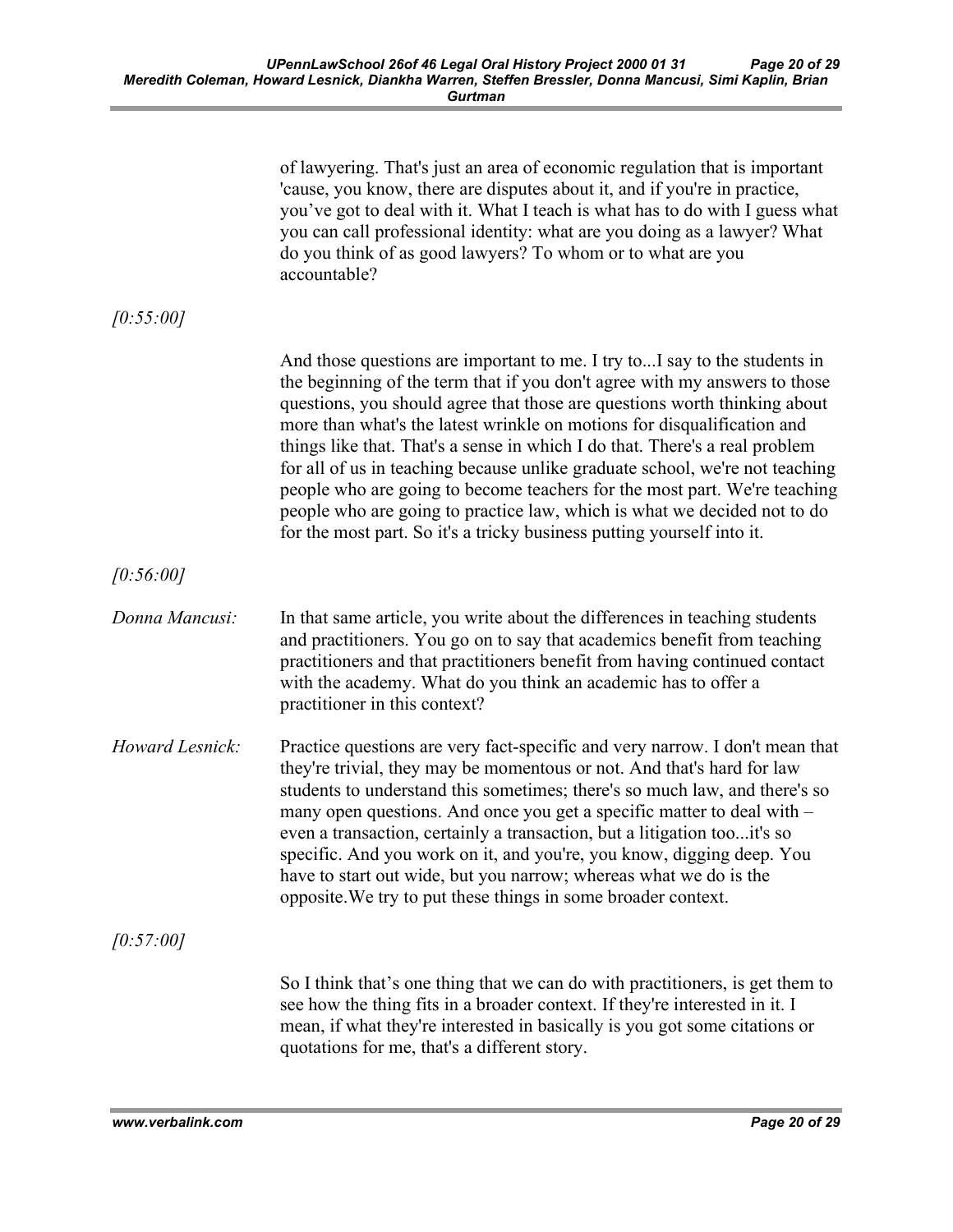| Donna Mancusi:  | So do you have a preference? Do you prefer teaching students or<br>practitioners?                                                                                                                                                                                                                                                                                                                                                                                                                                                                                                                                                                                                                                                                                                                                                                                                                                                                                                                                     |
|-----------------|-----------------------------------------------------------------------------------------------------------------------------------------------------------------------------------------------------------------------------------------------------------------------------------------------------------------------------------------------------------------------------------------------------------------------------------------------------------------------------------------------------------------------------------------------------------------------------------------------------------------------------------------------------------------------------------------------------------------------------------------------------------------------------------------------------------------------------------------------------------------------------------------------------------------------------------------------------------------------------------------------------------------------|
| Howard Lesnick: | Well no. I prefer teaching students. I mean, students are at an age where<br>they're thinking about more things than most practitioners will. Mst<br>practitioners want the answer now, because "I got to go to a meeting in 20<br>minutes."                                                                                                                                                                                                                                                                                                                                                                                                                                                                                                                                                                                                                                                                                                                                                                          |
| Donna Mancusi:  | Okay. Simi will continue with the questions.                                                                                                                                                                                                                                                                                                                                                                                                                                                                                                                                                                                                                                                                                                                                                                                                                                                                                                                                                                          |
| Simi Kaplin:    | You were a professor at the CUNY School of Law at Queens College the<br>year that it was established. What are some of the differences teaching at a<br>new school versus an established school?                                                                                                                                                                                                                                                                                                                                                                                                                                                                                                                                                                                                                                                                                                                                                                                                                      |
| [0:58:00]       |                                                                                                                                                                                                                                                                                                                                                                                                                                                                                                                                                                                                                                                                                                                                                                                                                                                                                                                                                                                                                       |
| Howard Lesnick: | Well, that was a very unusual, new school – which is why I went there.<br>The fellow who became the founding dean was the guy who founded the<br>Center for Law and Social Policy that one of you asked me about some<br>years before. And it was committed to starting over from scratch; which<br>was a very appealing thing to me, because by 1982, which is when it<br>happened, I was very pervasively dissatisfied with legal education. And<br>the thing that keeps it from changingone thing that keeps it is that, like<br>everything else, it's an established institution. Right? And people have<br>their specialties and their interests. So here we were. I mean, he asked me<br>to go with him and to be responsible for curriculum. For various political<br>reasons, the people who founded – not who founded, but the people who<br>brought about the founding of the school, including the guy who's now<br>Archbishop [Anthony] Bevilacqua (who was then the Bishop of Brooklyn<br>and a lawyer), |

[0:59:00]

but more specifically the CUNY people wanted to be able to say, "This is going to be a different kind of law school; not just another one." So I, and then some other people started from scratch thinking about, "How would you teach, and what would you teach?" So we put contracts and property together. We put torts and criminal law together. We put constitutional and unconstitutional stuff together. We had a course that is, in a way, my inequality courses, derivative of that. And we put civil procedure and other forms of dispute resolution together. And the main thing we did is, we put what here we would call clinical work and academic work together. So all the students from the second day of law school worked in

www.verbalink.com **Page 21 of 29**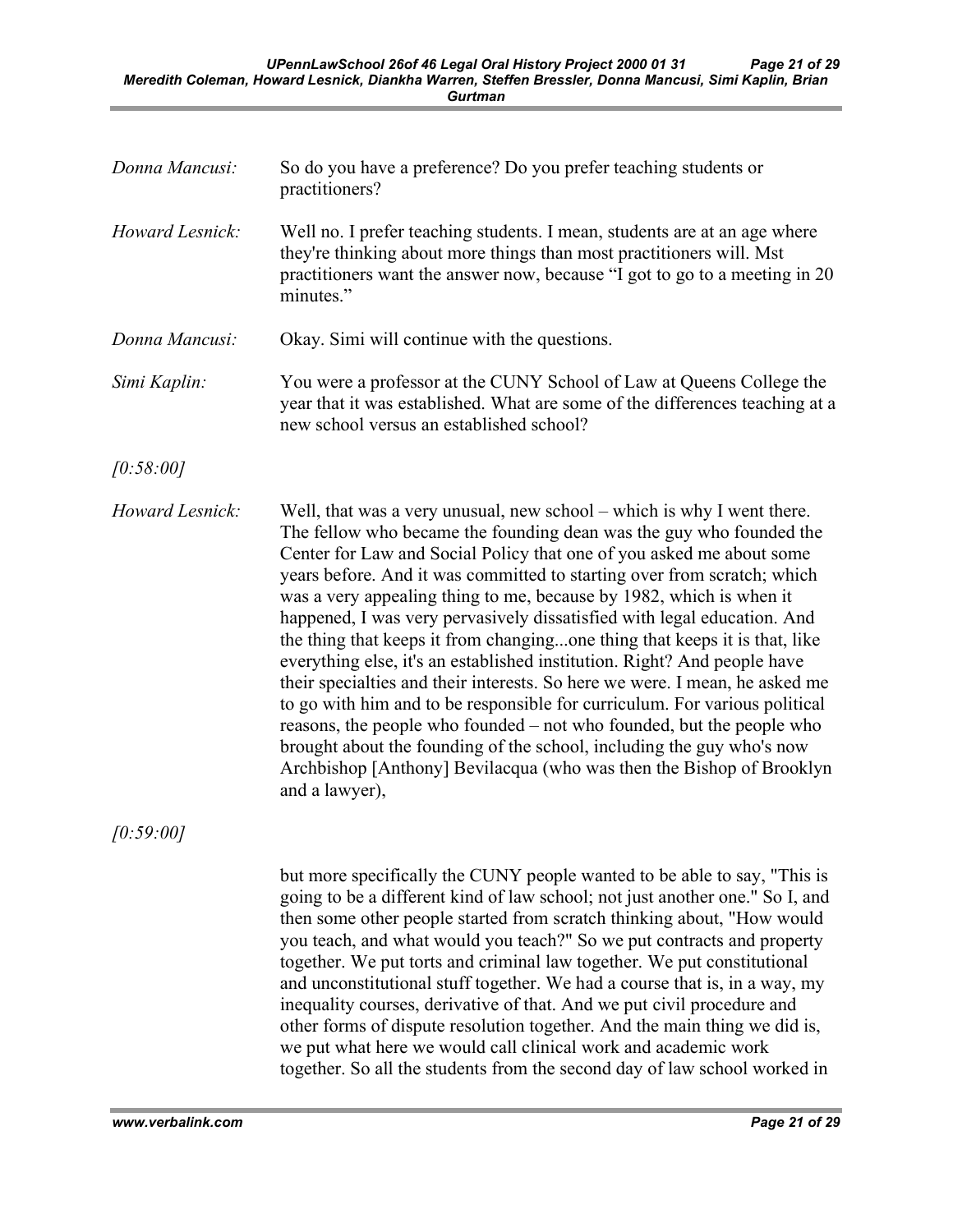|                 | a simulation-based lawyering context. And then we put all the courses<br>together.                                                                                                                                                                                                                                                                                                                                                                                                                                                                                                                                                                                                                                                                                                                                                                                                                                                                                     |
|-----------------|------------------------------------------------------------------------------------------------------------------------------------------------------------------------------------------------------------------------------------------------------------------------------------------------------------------------------------------------------------------------------------------------------------------------------------------------------------------------------------------------------------------------------------------------------------------------------------------------------------------------------------------------------------------------------------------------------------------------------------------------------------------------------------------------------------------------------------------------------------------------------------------------------------------------------------------------------------------------|
| [1:00:00]       |                                                                                                                                                                                                                                                                                                                                                                                                                                                                                                                                                                                                                                                                                                                                                                                                                                                                                                                                                                        |
|                 | Because the simulation was designed and structured to draw on all of the<br>courses. And we had the students write right from the beginning. We had<br>the students interview one another and negotiate with one another. And the<br>original idea was, "We weren't going to give exams." I remember saying<br>to people, "When you want to know if so-and-so's a good lawyer, you<br>don't give them a test. You ask the people that he's worked with." And so,<br>it was meant to put students in that integrated role where the knowledge<br>they needed – they would experience as something they need to do a job<br>rather than something that the professor told them they have to do or<br>they'll get embarrassed in class. And then, we also constantly raised the<br>questions, which are too narrowly expressed in professional responsibility,<br>"What is your obligation to the public interest, and what are you trying to<br>accomplish as a lawyer?" |
| [1:01:00]       |                                                                                                                                                                                                                                                                                                                                                                                                                                                                                                                                                                                                                                                                                                                                                                                                                                                                                                                                                                        |
|                 | And we, we attracted it was just incredible. The first year, you attract<br>people who are not risk-averse, 'cause they're going to a place with no<br>track record. And it was an incredible group. The median age of the first-<br>year class was 30. And the faculty was also a lot of malcontents.                                                                                                                                                                                                                                                                                                                                                                                                                                                                                                                                                                                                                                                                 |
| Simi Kaplin:    | Other than the age difference of the students at Penn versus the students at<br>CUNY, how did the students at CUNY compare from a public service<br>standpoint to the students at the University of Pennsylvania – particularly<br>the public service scholars at Penn with whom you've had contact?                                                                                                                                                                                                                                                                                                                                                                                                                                                                                                                                                                                                                                                                   |
| Howard Lesnick: | Of which there are a dozen in the whole school. Right? Well, first of all,<br>not all the CUNY students were public service-oriented. The public<br>service scholars are very unusual people and have a really incredible track<br>record in most cases. The biggest difference between the CUNY students<br>and the Penn students is money. I mean, CUNY was free from 1845 to<br>1961.                                                                                                                                                                                                                                                                                                                                                                                                                                                                                                                                                                               |
| [1:02:00]       |                                                                                                                                                                                                                                                                                                                                                                                                                                                                                                                                                                                                                                                                                                                                                                                                                                                                                                                                                                        |
|                 | And there was a big wrench when they started charging tuition. I forget<br>what the tuition was at the law school when we started in 1983. Now it's<br>\$28,000 a year or whatever. And the students at CUNY – not all of them,<br>but most of them – did not have a lot of money. A lot of them had                                                                                                                                                                                                                                                                                                                                                                                                                                                                                                                                                                                                                                                                   |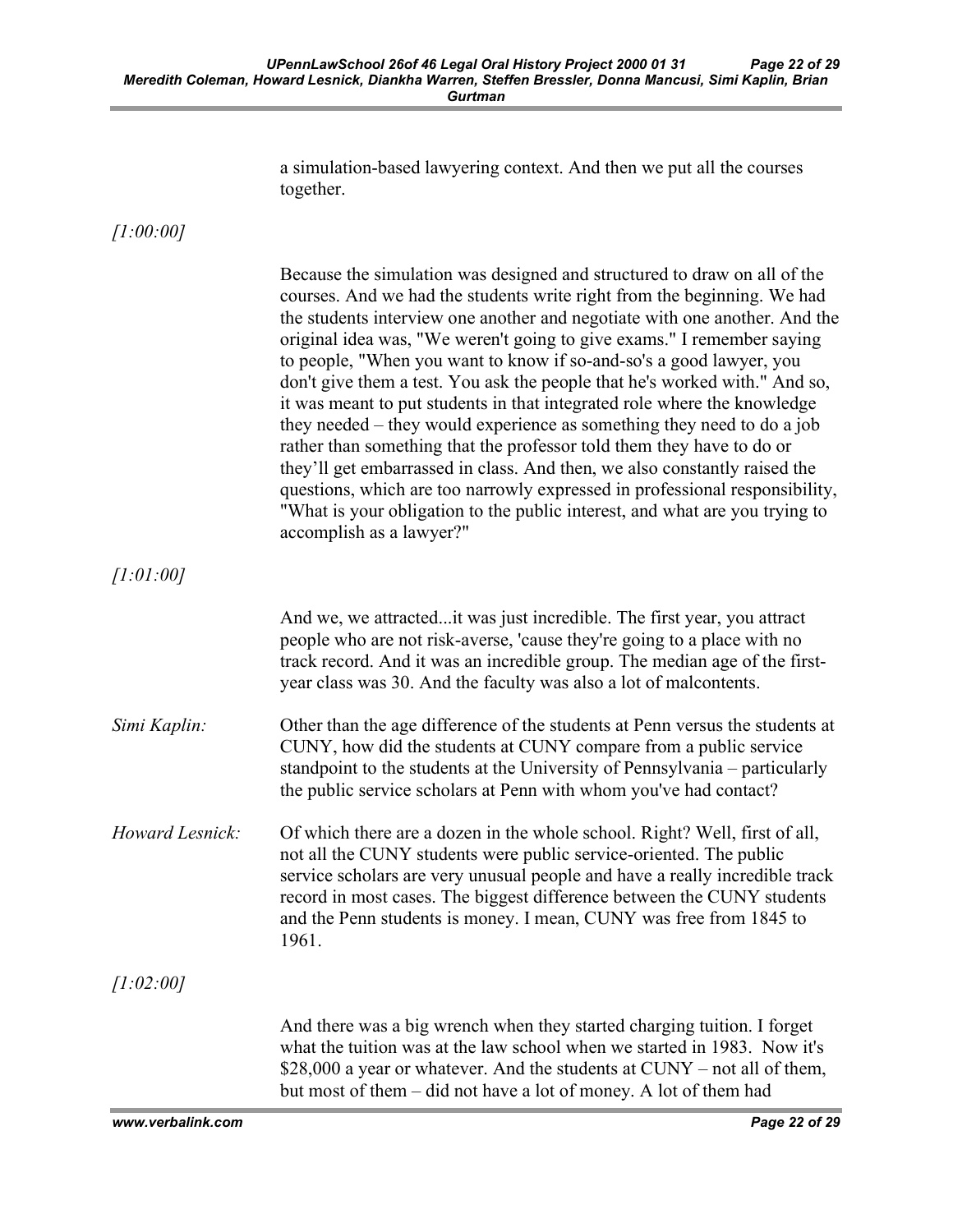|                 | families, a lot of them worked, a lot of them there was one woman<br>whose husband left her the day she started law school, she had four kids,<br>and she disappeared just about the middle of December, and we tried to<br>reach her and found her phone had been disconnected. There was one<br>student who had four kids and a mother-in-law living at home and had two<br>jobs and went to law school. And that affected their outlook toward law,<br>toward justice, toward what they were doing in the world. They were<br>incredibly motivated, most of them. When I came back [to Penn], first<br>thing that hit me was a sign over a table near the Goat for a bar review<br>course that said, "Use credit card or bill your firm." |
|-----------------|----------------------------------------------------------------------------------------------------------------------------------------------------------------------------------------------------------------------------------------------------------------------------------------------------------------------------------------------------------------------------------------------------------------------------------------------------------------------------------------------------------------------------------------------------------------------------------------------------------------------------------------------------------------------------------------------------------------------------------------------|
| [01:03:00]      |                                                                                                                                                                                                                                                                                                                                                                                                                                                                                                                                                                                                                                                                                                                                              |
|                 | One of the problems we had with students passing the bar [at CUNY] was<br>that most of them didn't have credit cards, and they weren't working for<br>firms. So we had to do something different by way of a bar review course.<br>And that's a great story, but I won'twhat's next?                                                                                                                                                                                                                                                                                                                                                                                                                                                         |
| Simi Kaplin:    | We can get it in there.                                                                                                                                                                                                                                                                                                                                                                                                                                                                                                                                                                                                                                                                                                                      |
| Howard Lesnick: | Well, I mean, the whole consciousness was different. In the second year,<br>the bar review courses came around looking to hire representatives. Right?<br>This was a new school, so nobody knew about it. I still remember one<br>woman in the class. She came and told me, "This guy came over, and he<br>wanted – he made this thing." And I said to him, "Wait a minute. Do I<br>understand what you're saying? You want to pay me to sell your program<br>to my classmates?" And he said, "Yeah." 'Cause, you know, he'd been<br>caught doing something wrong.                                                                                                                                                                           |
| [1:04:00]       |                                                                                                                                                                                                                                                                                                                                                                                                                                                                                                                                                                                                                                                                                                                                              |
|                 | And she said, "Well, they're going to pay more, because I'm making the<br>money. I'm not going to do that." So they formed this group, like, you<br>could call it a union, they didn't. And they all agreed that they would use<br>the same bar review course. And the delegation went to each of the bar<br>review courses and negotiated a lower rate for everybody. But you'd never<br>see that here.                                                                                                                                                                                                                                                                                                                                     |
| Donna Mancusi:  | According to the CUNY Law School Website, the motto of the school is,<br>"Law in the service of human needs." Do you feel that during your tenure,<br>the school was able to live up to their motto?"                                                                                                                                                                                                                                                                                                                                                                                                                                                                                                                                        |
| Howard Lesnick: | I remember very distinctly the room we were in when we came up with<br>that motto. It depends what you mean. What it meant was, that was the                                                                                                                                                                                                                                                                                                                                                                                                                                                                                                                                                                                                 |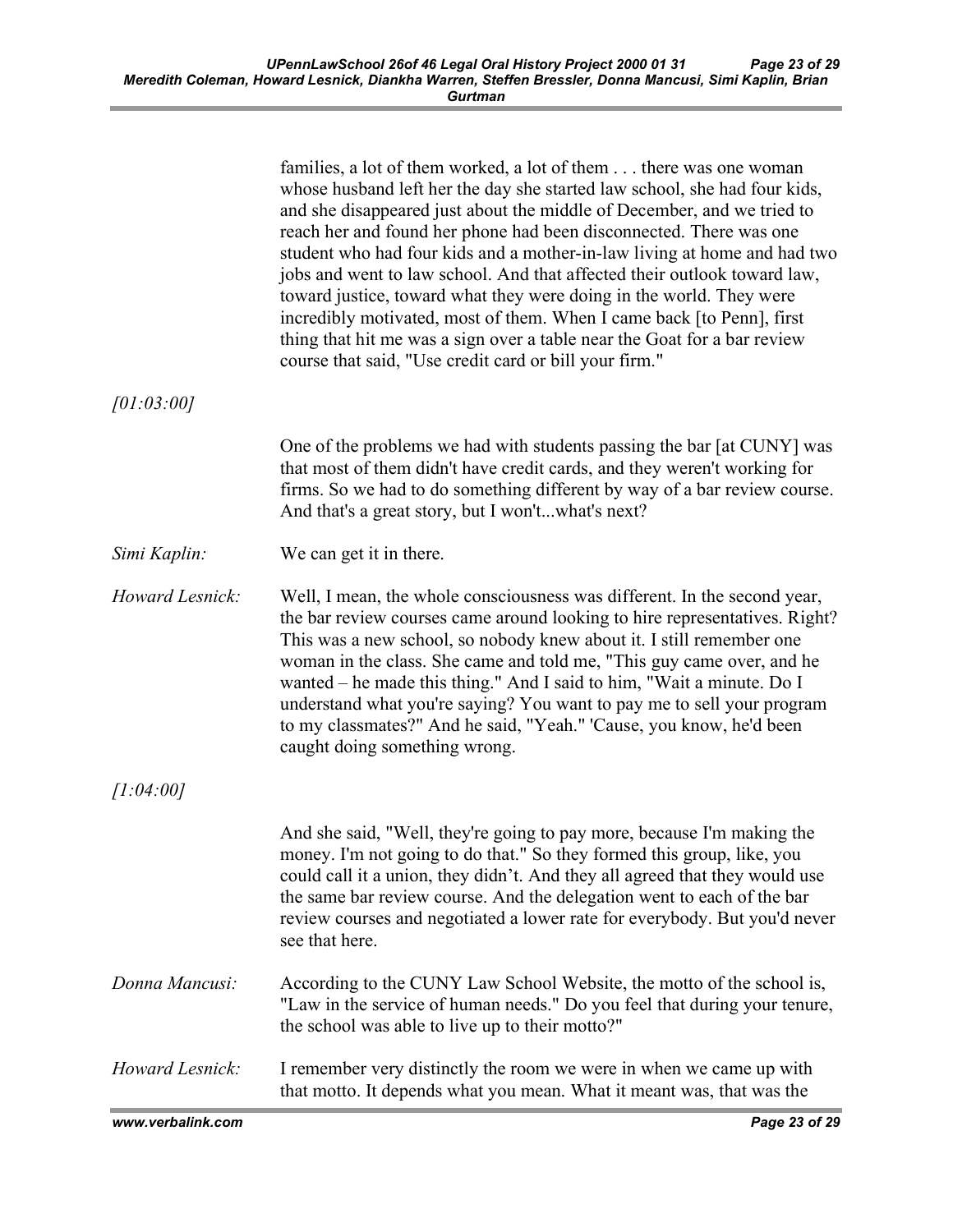|                 | way we wanted to think about law when we were designing the curriculum<br>and the classroom environment and everything about it; law not being an<br>end in itself and making the end explicit. It's not very determinist, but it<br>was that.                                                                                                                                                                                                                                                                                                                                                                                                                                                                                                                                                                 |
|-----------------|----------------------------------------------------------------------------------------------------------------------------------------------------------------------------------------------------------------------------------------------------------------------------------------------------------------------------------------------------------------------------------------------------------------------------------------------------------------------------------------------------------------------------------------------------------------------------------------------------------------------------------------------------------------------------------------------------------------------------------------------------------------------------------------------------------------|
| [1:05:00]       |                                                                                                                                                                                                                                                                                                                                                                                                                                                                                                                                                                                                                                                                                                                                                                                                                |
|                 | As far as accomplishing it, I remember purposely thinking that we should<br>start with as much of a break as we want to because inevitably, all the<br>pressures are going to be to scale back. And that's happened. So it's much<br>- I don't know if you read the UCLA article. It's much less different from<br>other schools than it used to be; both the curriculum, the way people teach,<br>the whole tenure system is much more like other schools. And the student<br>body. But it's still quite different.                                                                                                                                                                                                                                                                                           |
| Donna Mancusi:  | During this time, you were also involved for the Center for Law and<br>Human Values. First of all, what is the Center for Law and Human<br>Values? And secondly, how did you balance your duties at the center with<br>your teaching duties at CUNY?                                                                                                                                                                                                                                                                                                                                                                                                                                                                                                                                                           |
| [1:06:00]       |                                                                                                                                                                                                                                                                                                                                                                                                                                                                                                                                                                                                                                                                                                                                                                                                                |
| Howard Lesnick: | That wasn't a problem. The Center for Law and Human Values was just a<br>name from a bunch of guys who were trying to figure out what to do<br>aboutit was more focused on the individual teacher and the teaching<br>environment and the relation between authority – the teacher as an<br>authority – and the teacher as sort of a stimulator of student self-<br>development and $- I$ don't know what the words are. It was never a law<br>school. We did workshops and conferences mostly for law teachers. But it<br>never really got to be a big thing. So as far as balancing, it was just going<br>to a couple of meetings a year and talking to people on the phone. I think<br>my work at CUNY sort of absorbed that, whatever I was doing. But they<br>were not the same. Some of the same people. |
| Donna Mancusi:  | Would you consider being part of a new venture in legal education again?                                                                                                                                                                                                                                                                                                                                                                                                                                                                                                                                                                                                                                                                                                                                       |
| Howard Lesnick: | No.                                                                                                                                                                                                                                                                                                                                                                                                                                                                                                                                                                                                                                                                                                                                                                                                            |
| Donna Mancusi:  | Why not?                                                                                                                                                                                                                                                                                                                                                                                                                                                                                                                                                                                                                                                                                                                                                                                                       |
| [1:07:00]       |                                                                                                                                                                                                                                                                                                                                                                                                                                                                                                                                                                                                                                                                                                                                                                                                                |
| Howard Lesnick: | Well, for two reasons. One is, I'm almost 69 years old. And the other<br>isone thing I learned is that it isn't just because we got a lot of tenured                                                                                                                                                                                                                                                                                                                                                                                                                                                                                                                                                                                                                                                           |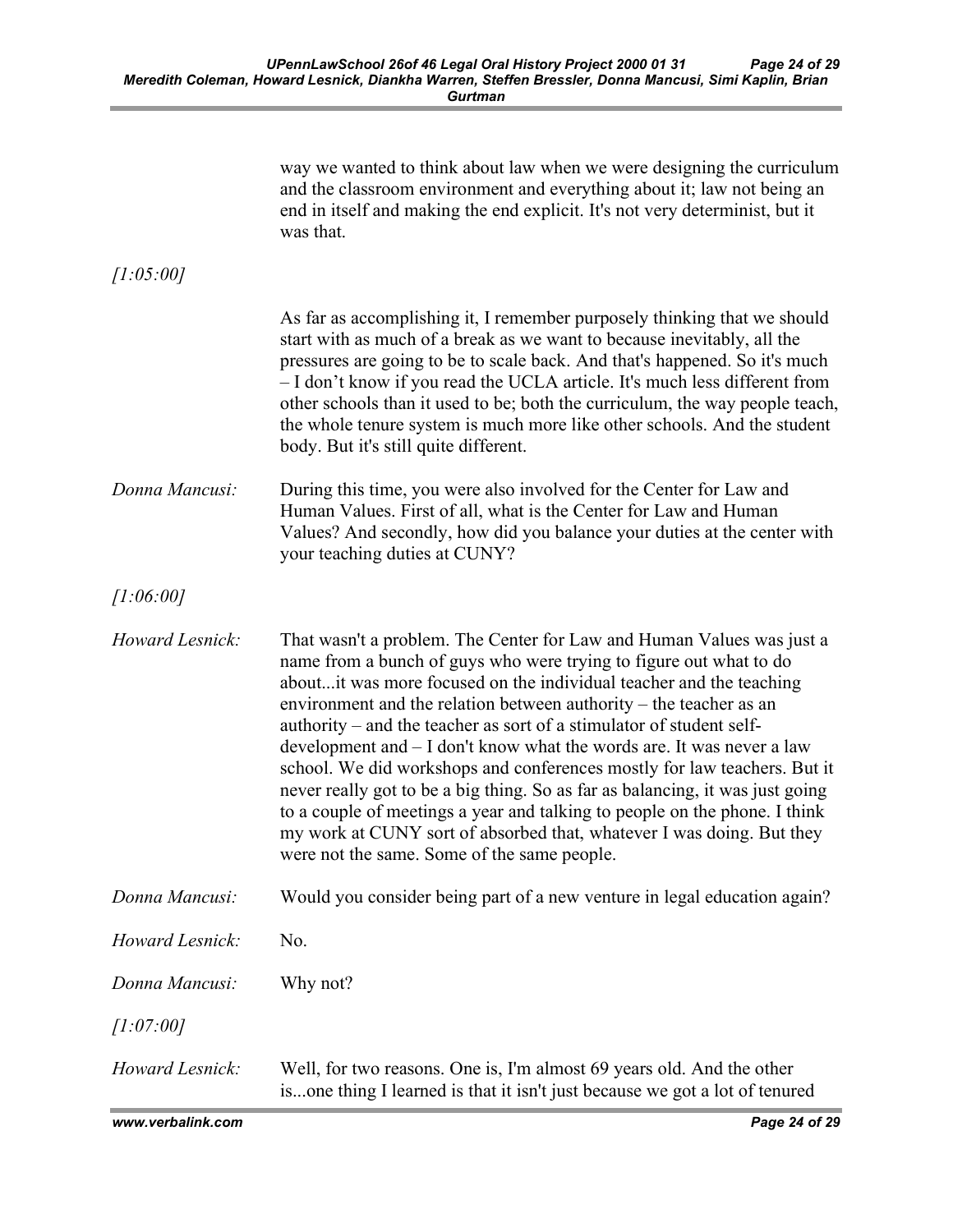|                 | professors who have crazy ideas over what they want to do, that legal<br>education is the way it is. There are a lot of other reasons: external<br>constraints from the world, from practice, from the bar, the tenure system,<br>the universitiesit just can't be done. And also it's a very explosive<br>environment. I mean, we took 150 students and 10 or 11 law teachers the<br>first year $-$ all of whom were united by their dissatisfaction with the way it<br>was but not much else. So they found themselves dissatisfied with one<br>another very quickly. And with me.                                                                                                                                                                                                                                                  |
|-----------------|---------------------------------------------------------------------------------------------------------------------------------------------------------------------------------------------------------------------------------------------------------------------------------------------------------------------------------------------------------------------------------------------------------------------------------------------------------------------------------------------------------------------------------------------------------------------------------------------------------------------------------------------------------------------------------------------------------------------------------------------------------------------------------------------------------------------------------------|
| [1:08:00]       |                                                                                                                                                                                                                                                                                                                                                                                                                                                                                                                                                                                                                                                                                                                                                                                                                                       |
|                 | And I once described what we were doing as building a canoe while you're<br>going down the rapids in it. And it got a little bit tiring after a while. But I<br>don't think it can be done. So the great thing about Penn is that when I<br>came back, my job was to figure out what I wanted to do and do it. And in<br>the '80s and '90s and the aughts, that seems to be enough for me.                                                                                                                                                                                                                                                                                                                                                                                                                                            |
| Simi Kaplin:    | Diankha will continue with the questioning and conclude the questioning.                                                                                                                                                                                                                                                                                                                                                                                                                                                                                                                                                                                                                                                                                                                                                              |
| Howard Lesnick: | Thank you.                                                                                                                                                                                                                                                                                                                                                                                                                                                                                                                                                                                                                                                                                                                                                                                                                            |
| [1:09:00]       |                                                                                                                                                                                                                                                                                                                                                                                                                                                                                                                                                                                                                                                                                                                                                                                                                                       |
| Diankha Warren: | You were at Penn Law, and then you were at CUNY, and then you came<br>back to Penn Law. How are Penn Law students the same in the '90s as<br>they were in the '70s?                                                                                                                                                                                                                                                                                                                                                                                                                                                                                                                                                                                                                                                                   |
| Howard Lesnick: | I came back in 1988, and they were different then than they were in the<br>'90s. 1988, they were <i>[hissing sound made]</i> – you know? I remember one<br>guy worked for a New York firm the second summer. He had a clerkship<br>already. They gave him an offer before he left, and without getting into the<br>details if he took the offer before he left the office they were offering him<br>\$105,000 a year to start the year after his clerkship. He worked that<br>summer on a problem for a partner in a brokerage house they represented<br>trying to reduce his taxes. This guy's personal income for that year was<br>\$36 million. That wasn't going on in the '70s, <i>[laughs]</i> and it wasn't going<br>on in the '90s either. It sort of crashed for a lot of people for a while. It<br>seems to have picked up. |
| [1:10:00]       |                                                                                                                                                                                                                                                                                                                                                                                                                                                                                                                                                                                                                                                                                                                                                                                                                                       |
|                 | I don't remember the students in the late '70s that well. They were                                                                                                                                                                                                                                                                                                                                                                                                                                                                                                                                                                                                                                                                                                                                                                   |

thoughtful. The big change I notice is between the students at the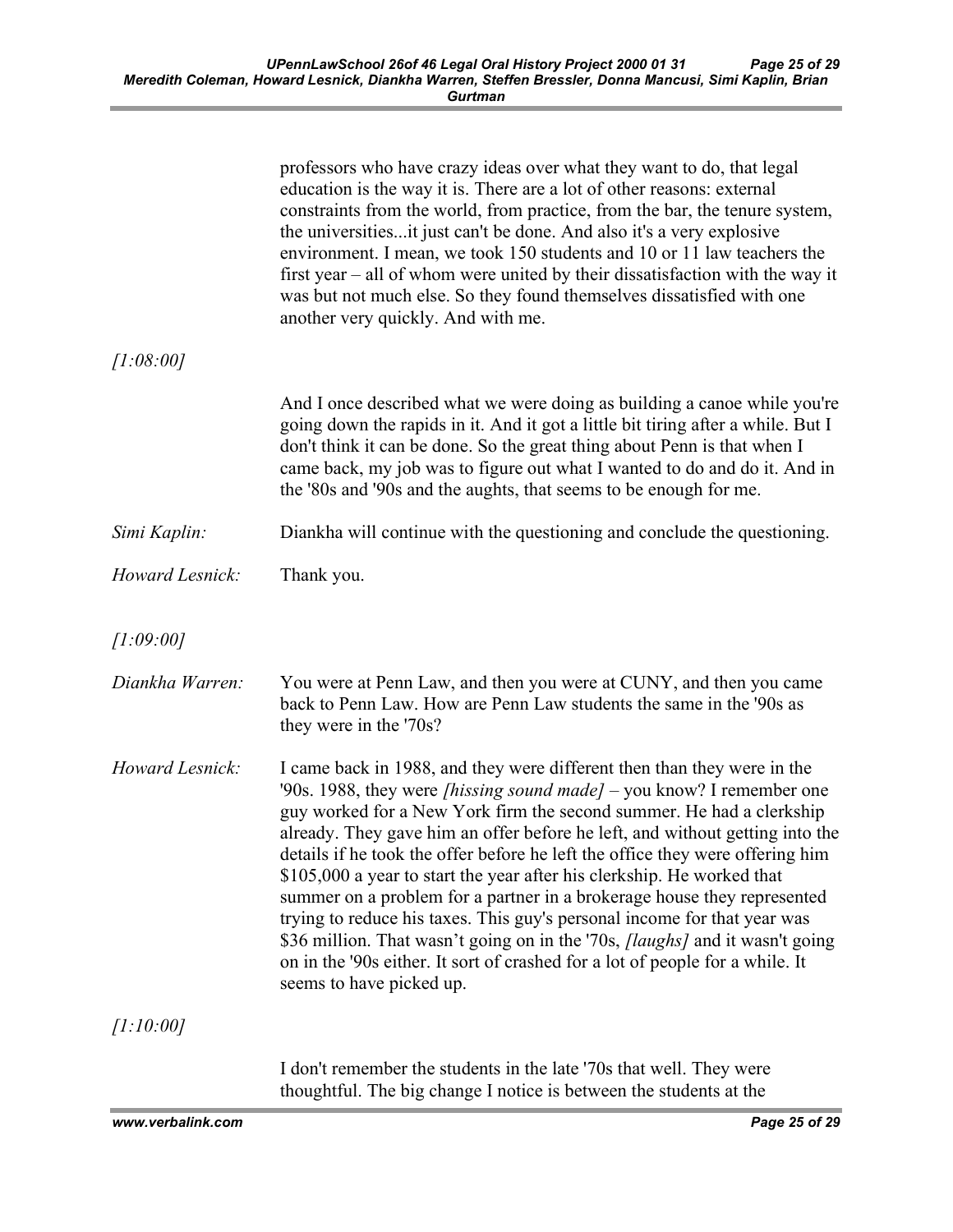beginning in the early '70s who were very confident. They were like a caricature of Yale students. I remember a student came over, and literally he said, "You know, my wife and I sat down last night, and we put down a map of the United States. And we thought, 'Where do we want to live?' And we picked out a town." I think they were thinking of Portland, and I had taught there one summer, which is why he came to see me. And then they think about, "What kind of work do I want to do?" And then they'll go and say, "Well, you know, I'd be willing to work for you provided you answer some questions." And by, you know, the mid-'90s that was gone. It was like, "We're all corks on the water, and all we want is to get a job." [1:11:00] And students would tell me after the summer, "Oh, the people are awful. The work is boring." "What are you going to do next year?" "Oh. If they offer me a job, I'm going to go back." You know? "Why are you going back there?" "Well, what do you mean, 'why?'" The idea that, "Is this something that you want to do?" just didn't seem to enter people's heads 'cause the insecurity was so strong. And I was particularly conscious of that, 'cause the CUNY students – they were really insecure. Not psychologically, but physically. I mean, most of them had no money. They weren't hot stars, you know, classy schools; and yet, they were trying to do something that they thought would get them a toe-hold on the world and also made some sense to them. So that's the biggest change. Now it's gotten a little better, but it's still very different. You understand that I'm generalizing. There are people in every class who were not like it at all.  $[1:12:00]$ But they're just not as self-directed as they were. That's kind of the way students were when I was a law student in the '50s. You hoped you got a job. You hoped you got promoted in your job. You hoped you made money in your job. And that was, you know – that's not exactly *it*, but...and you hoped that other people thought well of you. Diankha Warren: What are some of the favorite courses you taught since you returned from CUNY to Penn? Howard Lesnick: As I say, mostly taught courses I made up. I developed that course called Legal Responses to Inequality growing out of what I was doing at...not what I was doing, what other people were doing. My professional responsibility course, which I taught before and then changed in many ways at CUNY, became my individual choice and responsibility course. I got interested in religion and its relation to law through a whole other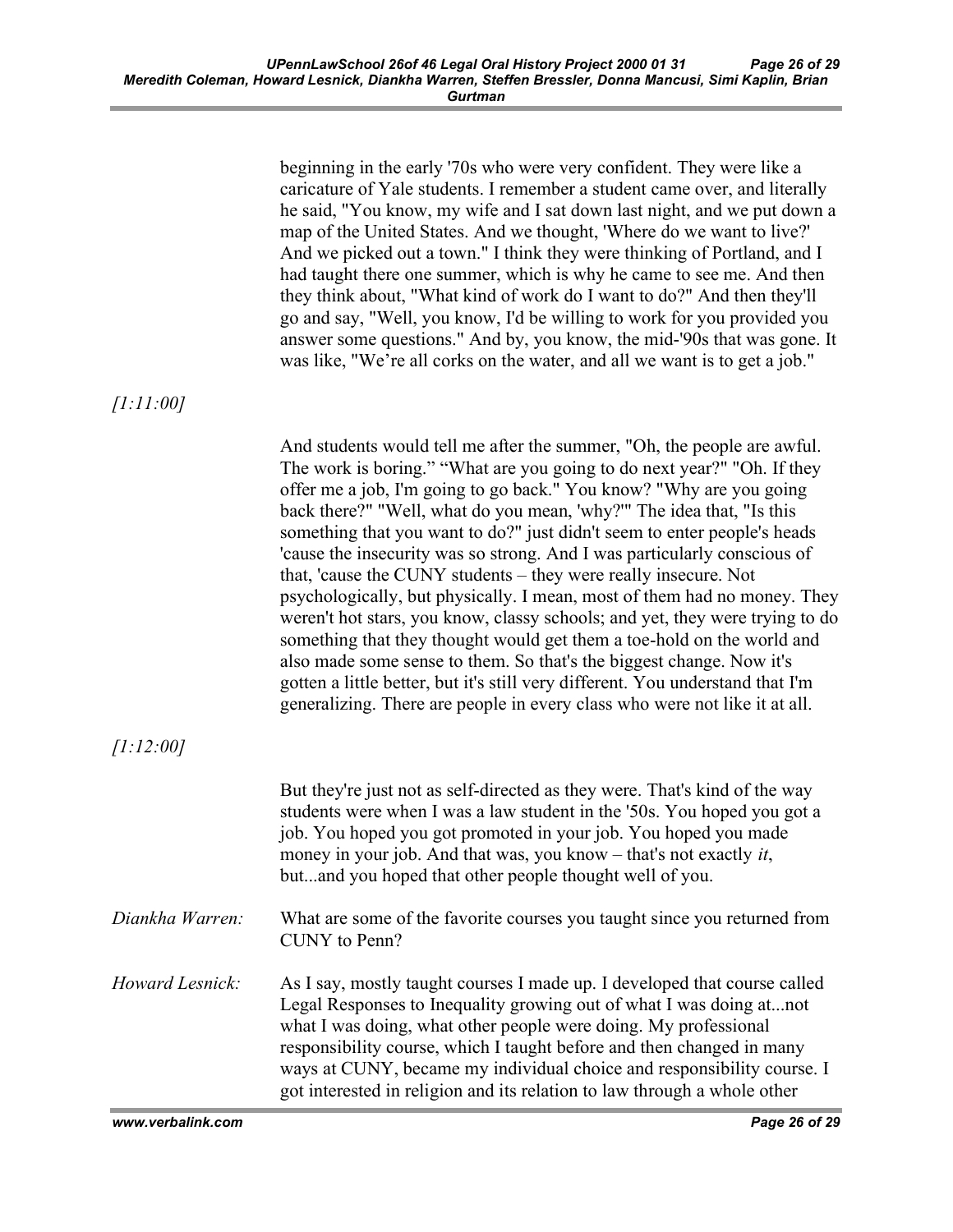|                 | channel, and I started teaching a seminar on religious consciousness and<br>law and practice.                                                                                                                                                                                                                                                                                                                                                                                                                                                                                                                                                                  |
|-----------------|----------------------------------------------------------------------------------------------------------------------------------------------------------------------------------------------------------------------------------------------------------------------------------------------------------------------------------------------------------------------------------------------------------------------------------------------------------------------------------------------------------------------------------------------------------------------------------------------------------------------------------------------------------------|
| [1:13:00]       |                                                                                                                                                                                                                                                                                                                                                                                                                                                                                                                                                                                                                                                                |
|                 | And then I still was sort of nagged by the fact that nothing I was doing<br>was any particular use to the world. So I started doing this little asylum<br>seminar and helping students who were representing people seeking<br>asylum. And I guess those are the courses I've been teaching.                                                                                                                                                                                                                                                                                                                                                                   |
| Diankha Warren: | You wrote an article titled "The Religious Lawyer [in a Pluralist Society]"<br>that appeared in Fordham Law Review. How did those articles come to<br>be?                                                                                                                                                                                                                                                                                                                                                                                                                                                                                                      |
| Howard Lesnick: | Well, first I wrote that book [ <i>Listening for God</i> ] and Fordham published it,<br>and so I got to know some of the people there. They have a thing called<br>the Stein Center for Law and Ethics, and at least some of the people there<br>are very interested in the relevance of religion to a lawyer's life. Despite<br>the fact that it's a Jesuit school, there are very few people on the faculty<br>who could care less about religion, but there are a couple. And so they've<br>had a couple of conferences on that.                                                                                                                            |
| [1:14:00]       |                                                                                                                                                                                                                                                                                                                                                                                                                                                                                                                                                                                                                                                                |
|                 | And they asked me to do a paper on the religious lawyer in a pluralist<br>society. But I think they asked me because they got to know me through<br>this. And that article fits with my professional responsibility course<br>generally. Because what it's about is how the traditional norms of<br>lawyering tell a lawyer who has a religiously grounded concern about<br>what he or she is doing in a practice setting to put it aside; that that's not<br>the client's problem. And you just forget about it. And I was arguing<br>against that. I was doing it in the context of religion, but not just for<br>people with religiously grounded concerns. |
| Diankha Warren: | In that article, you say that the central notion of service has been corrupted<br>by the legal profession. Can you explain this?                                                                                                                                                                                                                                                                                                                                                                                                                                                                                                                               |
| [1:15:00]       |                                                                                                                                                                                                                                                                                                                                                                                                                                                                                                                                                                                                                                                                |
| Howard Lesnick: | You got the quotation there? <i>[laughs]</i> the notion of service has been<br>corrupted by the legal profession? I don't know. Maybe I was talking<br>about the service to clients. In the 19th century lawyers didn't say that you<br>were there to serve the client in the sense that you do whatever your client<br>wants so long as it's not against the law – period. Service meant service for                                                                                                                                                                                                                                                          |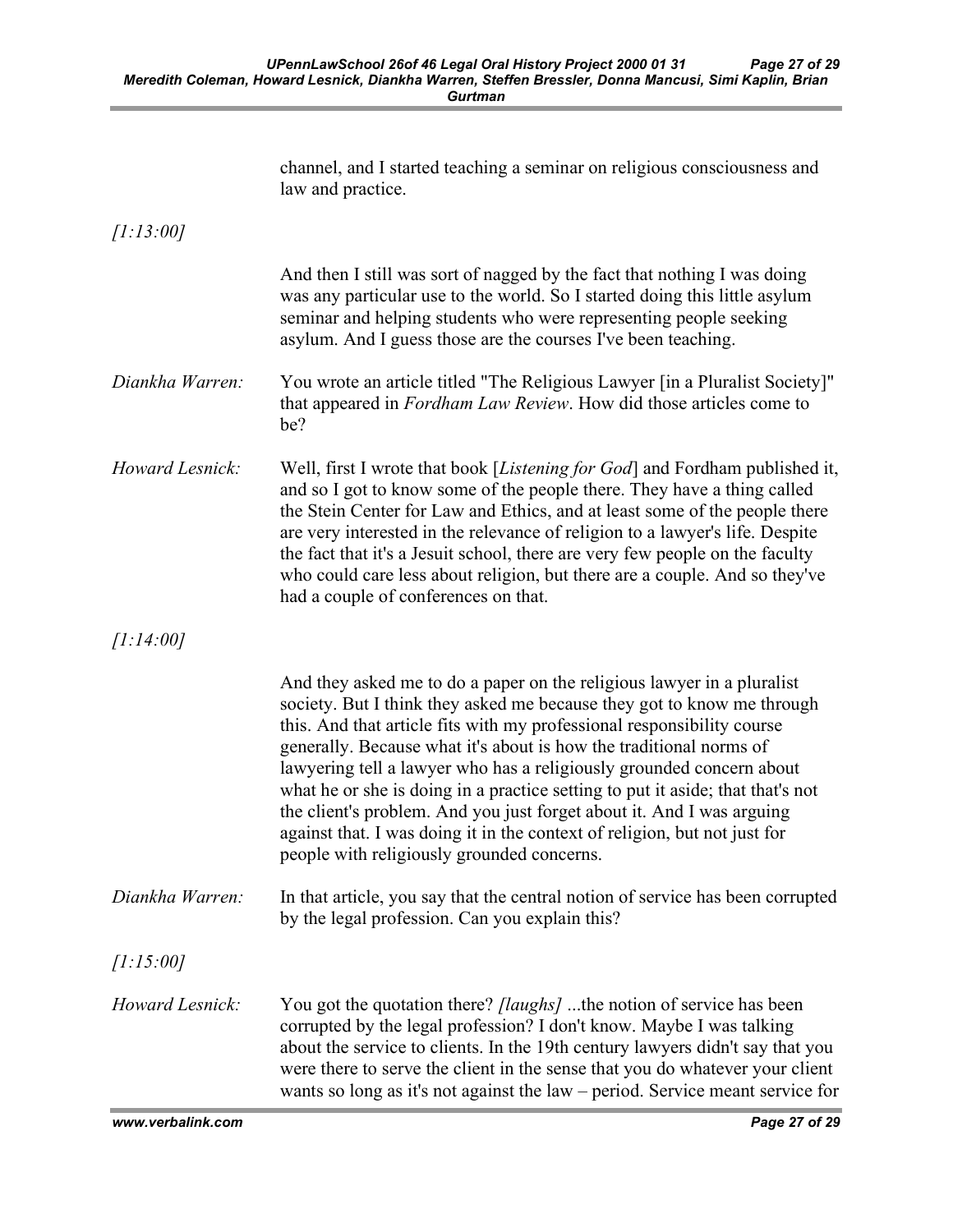|                 | the public good, service for people in need. And it meant – however you<br>articulated it $-$ it meant something that represented your notion of what<br>was worthwhile; not just, "What is the guy who's paying you want you to<br>do?" And when I say it's been corrupted, I guess it's been translated into<br>simply doing what the client wants. You're there to serve your client. Well<br>that's likeI mean, there's also a religious notion of service. It's not the<br>same as a waiter who waits on tables and says, "May I serve you?"                                 |
|-----------------|-----------------------------------------------------------------------------------------------------------------------------------------------------------------------------------------------------------------------------------------------------------------------------------------------------------------------------------------------------------------------------------------------------------------------------------------------------------------------------------------------------------------------------------------------------------------------------------|
| [1:16:00]       |                                                                                                                                                                                                                                                                                                                                                                                                                                                                                                                                                                                   |
| Diankha Warren: | Who is Tom Shaffer, and how has he influenced your scholarship?                                                                                                                                                                                                                                                                                                                                                                                                                                                                                                                   |
| Howard Lesnick: | Well he's a law teacher, he was Dean at Notre Dame, and he's written a lot<br>in professional responsibility and a lot in religion and law. And his writing<br>has been challenging to me, and I've learned a lot from it and relied on it a<br>lot. And some of this book is kind of an answer to questions that he posed.<br>He didn't pose them to me, but I took them on. And I've been with him at a<br>lot of conferences and we've read each other's stuff. He was very helpful<br>to me on this.                                                                          |
| [1:17:00]       |                                                                                                                                                                                                                                                                                                                                                                                                                                                                                                                                                                                   |
| Diankha Warren: | What do you hope readers will learn from the book Listening for God?                                                                                                                                                                                                                                                                                                                                                                                                                                                                                                              |
| Howard Lesnick: | I could say I hope they'll learn to listen themselves and see what they hear.<br>I don't know. But that's, I guess, a little flip. An awful lot of people are in<br>this ambivalent position about religion who would be attracted to it, but<br>for some of the repellent things about it and some of its practitioners.<br>What I try to do here is show that there's a way through that. There's a way<br>of letting all that stuff – both the historical and the current stuff – not<br>define religion for you but see whether there's something that makes sense<br>to you. |
|                 | And this book has sold almost no copies. But the gratifying thing about it<br>is that there are a number of people – some of whom I never met before –<br>who tell me that it really spoke to them. Some of them are Jews who said,<br>"Gee. I never thought of Judaism this way." And some of them are<br>Christians who said, "Yeah. I don't have to keep running away from what I<br>hated as a kid." Et cetera.                                                                                                                                                               |
| [1:18:00]       |                                                                                                                                                                                                                                                                                                                                                                                                                                                                                                                                                                                   |
| Diankha Warren: | Who are Alice, Caleb and Abby, and how have they affected your work?                                                                                                                                                                                                                                                                                                                                                                                                                                                                                                              |